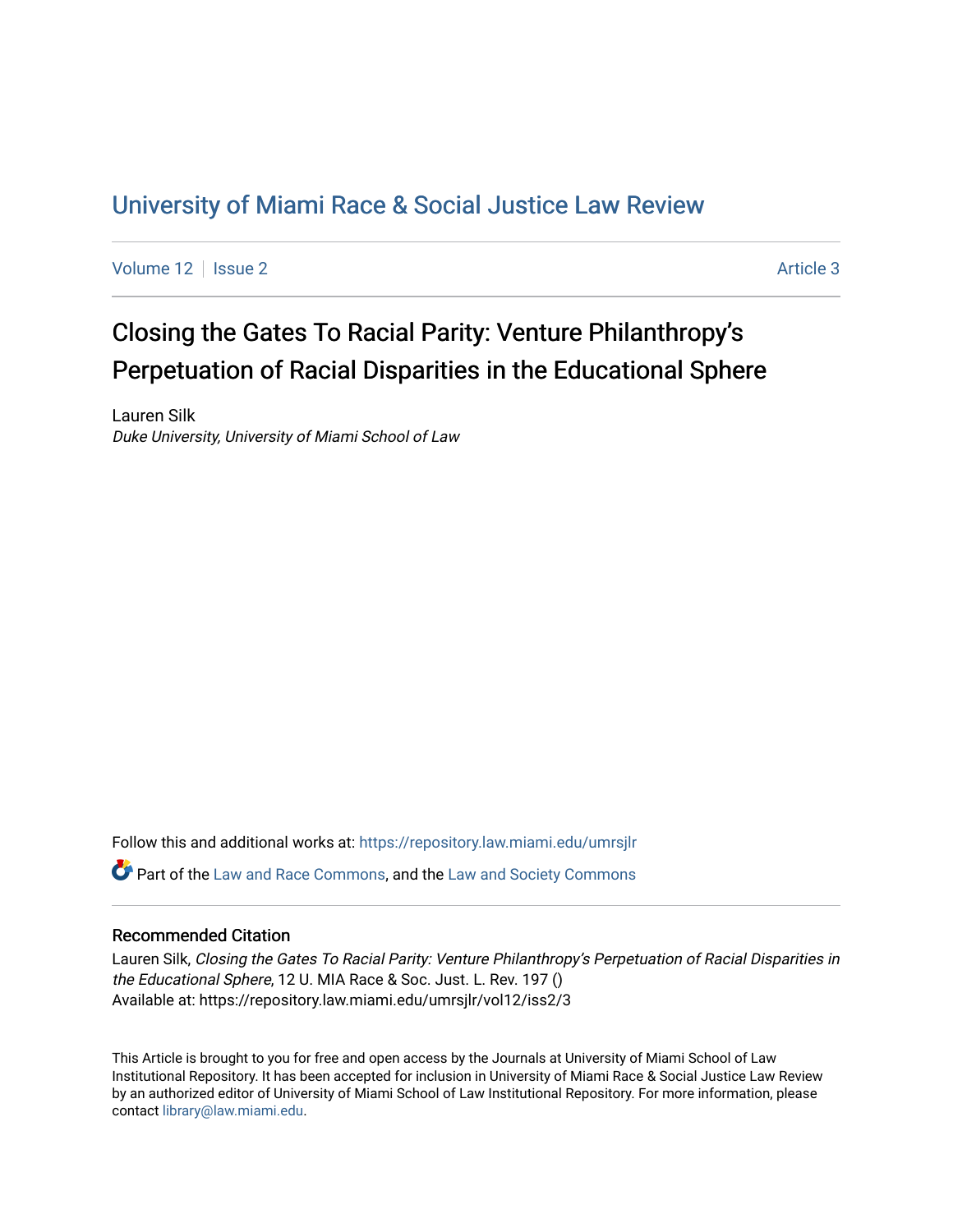## Closing the Gates To Racial Parity: Venture Philanthropy's Perpetuation of Racial Disparities in the Educational Sphere

## Lauren Silk\*

*In the decades-long rise of neoliberalism, venture philanthropy has emerged as a respected solution towards addressing reforms to public education. Private foundations such as the Bill and Melinda Gates Foundation have led the charge for education development in the United States. However, the infusion of private donations and adoption of business models to a public good have not improved educational outcomes. This article addresses the role of venture philanthropy in reinforcing racial and economic disparities in educational resources and attainment through the lens of Gates Foundation initiatives. Specifically, the article dissects the role of neoliberalism in crafting education policies through private funding and discusses how the Foundation's failed ventures—such as the small school initiative, charter school expansion, and teacher evaluations based on student performance on standardized testing—have served to reinforce a status quo of "winners and losers." The article concludes with suggested democratic solutions to achieve equitable educational reform.* 

Lauren Silk received her B.A. in Political Science from Duke University in 2016 and graduated cum laude from the University of Miami School of Law in 2021. In between degrees, Lauren served as an AmeriCorps Member with City Year Miami at Madison Middle School. She currently works as an associate in general liability and insurance coverage at Lewis Brisbois Bisgaard & Smith, LLP. She would like to dedicate this Article to her family for their continuous love, guidance, and support. She would also like to extend her gratitude to Professor Fenton and Dean Dawson for creating a pilot course entitled Race and Economic Justice which provided the opportunity to explore and research this topic.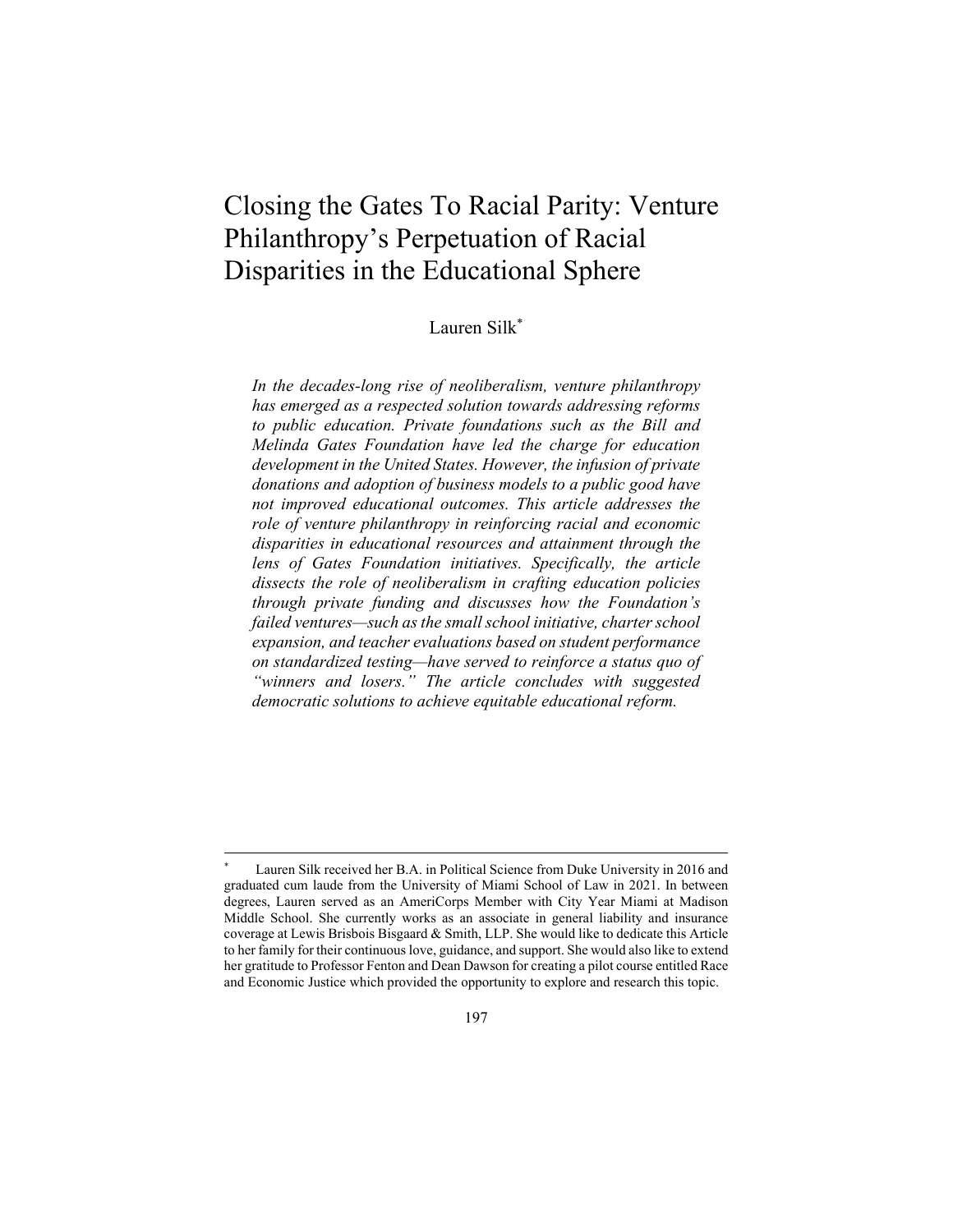## TABLE OF CONTENTS

| $\Pi$ . | THE RULE-MAKERS AND THEIR RULES: THE ORIGINS AND        |  |
|---------|---------------------------------------------------------|--|
|         |                                                         |  |
|         | III. ENTER GATES: WINNERS AND LOSERS FROM GATES         |  |
|         |                                                         |  |
|         |                                                         |  |
|         |                                                         |  |
|         | C. Teacher Evaluations and Overreliance on Standardized |  |
|         |                                                         |  |
|         | IV. CONSENT TO PLAY: HOW THE SYSTEM IS NORMALIZED 220   |  |
|         | V. PLAYER OVERRIDE: DECOMMISSIONING THE GAME FOR        |  |
|         |                                                         |  |
|         |                                                         |  |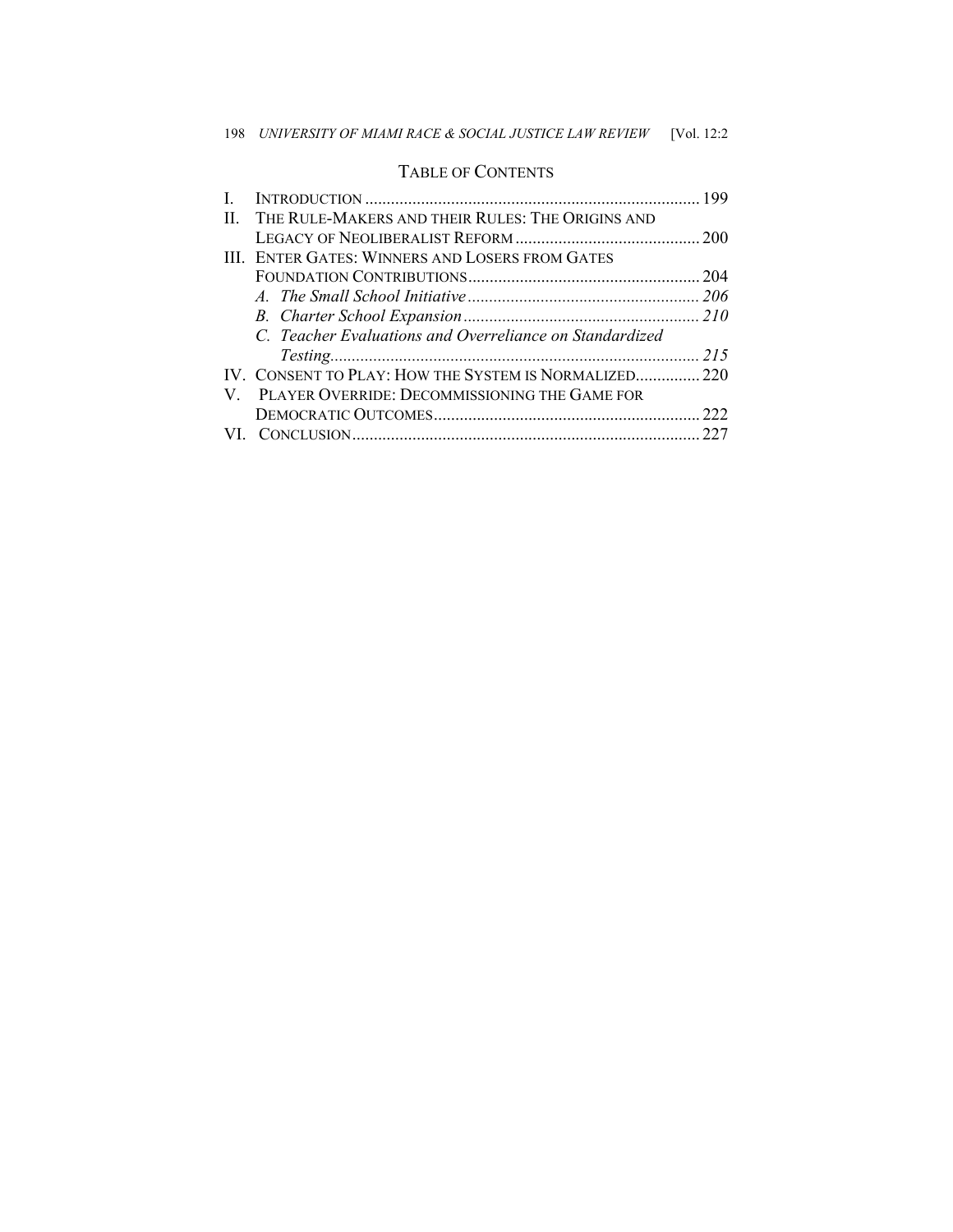#### I. INTRODUCTION

Now there is another myth that still gets around: it is a kind of over reliance on the bootstrap philosophy. There are those who still feel that if the N\*gro is to rise out of poverty, if the N\*gro is to rise out of the slum conditions, if he is to rise out of discrimination and segregation, he must do it all by himself. And so they say the  $N*$ gro must lift himself by his own bootstraps. . . . It's all right to tell a man to lift himself by his own bootstraps, *but it is a cruel jest to say to a bootless man that he ought to lift himself by his own bootstraps*. 1

This cruel jest, the oft-espoused American Dream, translates into the myth of meritocracy—the idea that hard work, talent, and individual merit are always rewarded.<sup>2</sup> And in the education sphere, the public school system has come to represent the bootless man. Enter venture philanthropists. Operating within the framework of philanthropic enterprise under a neoliberalist ideology, billionaire philanthropists like Bill and Melinda Gates of the Gates Foundation seemingly offer the resources needed to excel and bridge any attainability gaps. By flooding the industry with funds, these foundations encourage innovative reform in under-resourced schools through competitive grant-making, school choice, and norms-based evaluations.

In itself, philanthropy is not a bad venture. But in a dual age of neoliberalism and "post-racialism,"3 disparities in economic and educational attainment become cloaked by the rhetoric of individual liberty, free market choice, and competition for optimal outcomes. Consequently, venture philanthropists contribute to system justification, simultaneously obscuring and expounding upon a legacy of racial exclusion and subjugation.<sup>4</sup> The neoliberalist movement in philanthropy is rooted in market outcomes, a system that itself preordains a structure of

<sup>1</sup> Martin Luther King Jr. - Topic, *Remaining Awake Through a Great Revolution*, YOUTUBE (Mar. 31, 1968), https://www.youtube.com/watch?v=SLsXZXJAURk (emphasis added).

<sup>2</sup> *See* Melinda D. Anderson, *Why the Myth of Meritocracy Hurts Kids of Color*, THE ATLANTIC (July 27, 2017),

https://www.theatlantic.com/education/archive/2017/07/internalizing-the-myth-ofmeritocracy/535035/.

<sup>3</sup> Post-racialism first emerged in the 1970s, but grew in popularity following President Obama's election; it perpetuates the fallacy that racial discrimination is from a bygone era and equal opportunity exists without racial barriers. *See generally* Michael C. Dawson & Lawrence D. Bobo, *One Year Later and the Myth of a Post-Racial Society*, 6 DU BOIS R. 247 (2009).

<sup>4</sup> *See* Anderson, *supra* note 2.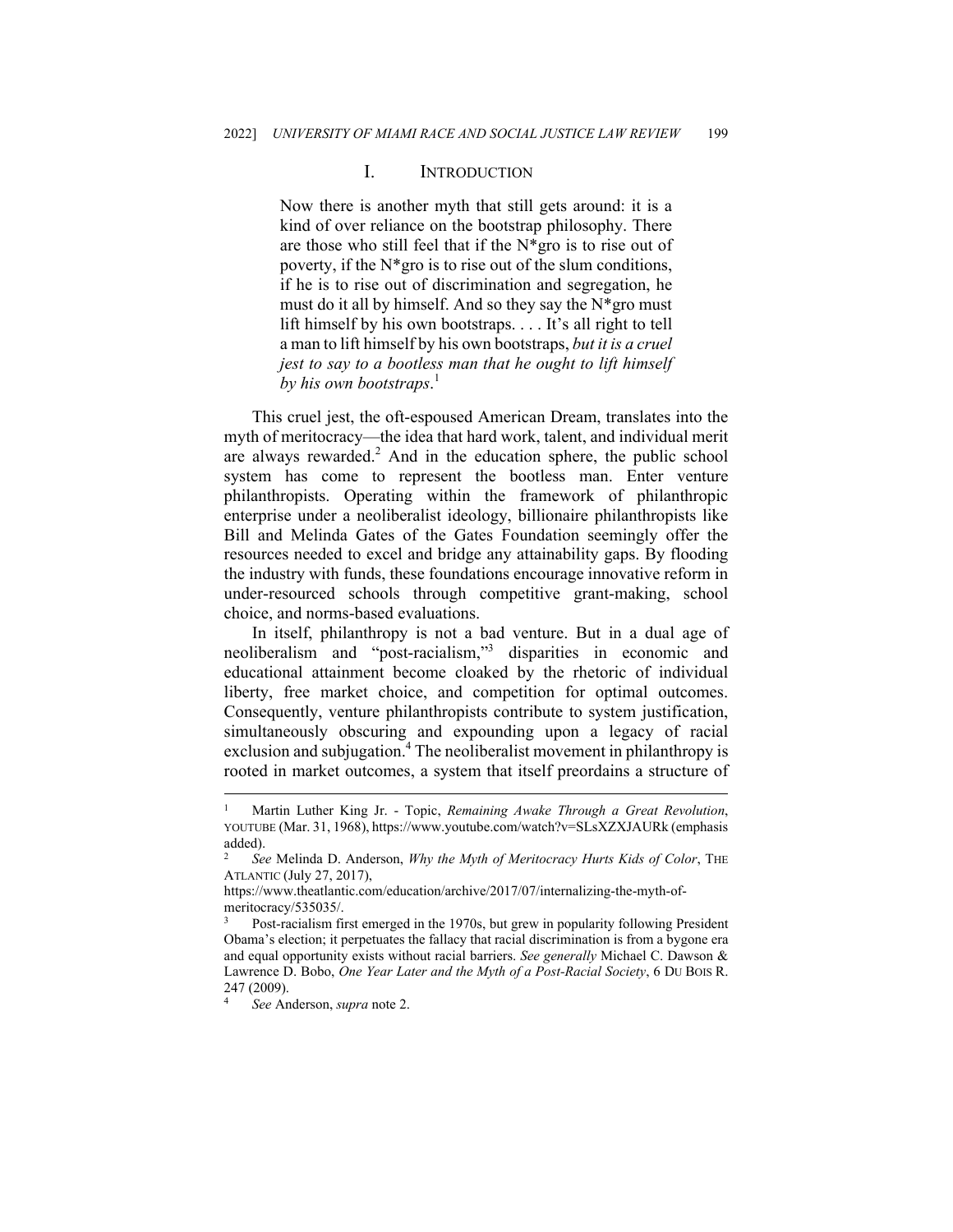winners and losers under the guise of competition and free exchange of ideas. As purported agents of change, the Gates family is at the forefront of educational philanthropy and operates within the discourse and agenda of neoliberalist reform.

Philanthropy adhering to the paradigm of neoliberalism inherently supports a system of marginalization. And in a country with a history of racially stratified groups of "winners and losers," what other outcome than further entrenchment? This paper analyzes the contributions of venture philanthropists in perpetuating the racial divide in the educational sphere, primarily through the lens of the Gates Foundation—the largest private donor in the field.<sup>5</sup> Borrowing from Lani Guinier and Gerald Torres' framework of understanding power and powerlessness, the foci of this paper lay in three questions: (1) "who made the rules?"; (2) "who is winning and who is losing?"; and (3) "what is the story we tell the losers to get them to want to continue playing?"<sup>6</sup> In answering these questions, the paper concludes with a dissection of the "game" and alternative democratic solutions to achieve education reform. As it becomes clear, articulating a desire for social justice reform within the confines of a neoliberalist capitalist structure becomes a matter subject to cooptation and distortion. The philanthropist may offer the boots, but what happens when they do not fit?

## II. THE RULE-MAKERS AND THEIR RULES: THE ORIGINS AND LEGACY OF NEOLIBERALIST REFORM

The question of "who made the rules?" in the education context refers to the tandem actions of government entities, corporations, and venture philanthropists to produce an education policy reflective of neoliberalist ideals and a desired labor force.<sup>7</sup> Such an inquiry exposes how "power differences and inequity do not stem from one group overpowering but also from one group defining or indirectly manipulating the very rules of

<sup>5</sup> MEGAN E. TOMPKINS-STANGE, POLICY PATRONS: PHILANTHROPY, EDUCATION REFORM, AND THE POLITICS OF INFLUENCE 20 (2016) (listing the Gates Foundation endowment of \$41.2 billion in 2016 and deeming it the largest actor in the field of education philanthropy).

KEVIN K. KUMASHIRO, BAD TEACHER!: HOW BLAMING TEACHERS DISTORTS THE BIGGER PICTURE 3-5 (2012) (citing LANI GUINIER & GERALD TORRES, THE MINER'S CANARY: ENLISTING RACE, RESISTING POWER, TRANSFORMING DEMOCRACY (2003)). 7 *See id.*; *see also* Kenneth J. Saltman, *From Carnegie to Gates: The Bill and Melinda* 

*Gates Foundation and the Venture Philanthropy Agenda for Public Education*, *in* THE GATES FOUNDATION AND THE FUTURE OF US PUBLIC SCHOOLS 1 (Philip E. Kovacs, ed., 2011) (expounding on "venture philanthropy as an expression of neoliberal ideology, applied to education and the shift in the logic of educational philanthropy accompanying the shift from an industrial economy to one that is service oriented.").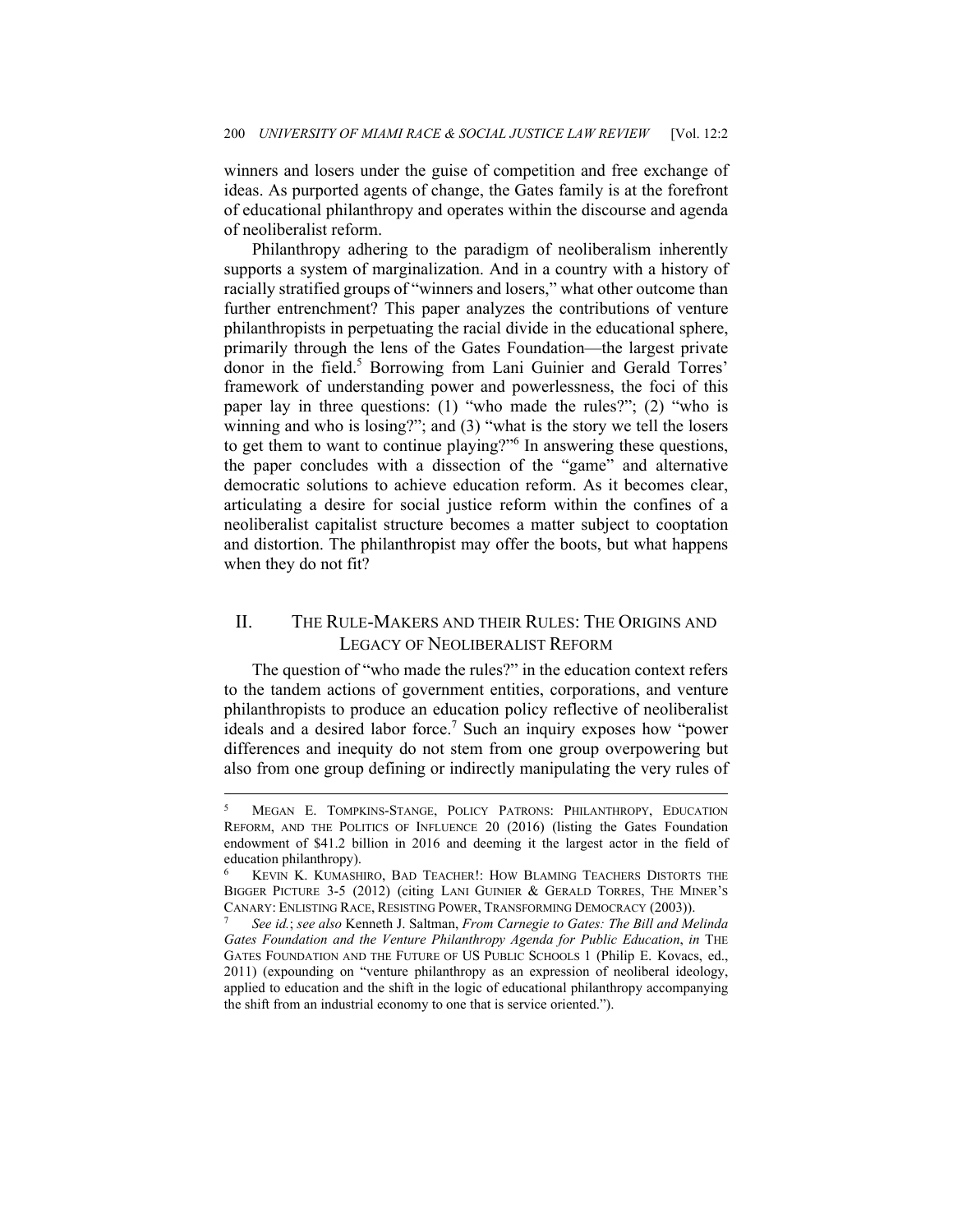the competition that favor them."<sup>8</sup> And in a system of tandem action and shared incentives, the response also reflects how perceived liberal philanthropists, like the Gates, contribute to an educational system that functionally maintains the racial status quo.

In the early years of the 20th century, philanthropic endeavors were characterized by donor sentiments of public obligation—money was given, and control of its use was ceded to the grantees.<sup>9</sup> As white businessmen creating the education of students of color, these early philanthropists were generally viewed as liberal and unselfish, often shedding light to existing educational disparities.<sup>10</sup> However, barring appearances of liberal reformist intent, these early philanthropic ventures represented an unwillingness to disrupt the racial status quo. The Rosenwald Fund is one such example. Noted for its large contributions toward the construction of schools for Black students in the rural South, $<sup>11</sup>$ </sup> Rosenwald instituted schools "organized around specific notions of what African Americans' social status should be, emphasizing industrial education and training for manual labor."12 Not only operating within the context of segregated and restricted education for Black students, the Rosenwald Fund imposed an additional economic burden on Black communities: the requirement to partially subsidize school construction in addition to the taxes they already paid (which primarily subsidized exclusively white schools).<sup>13</sup>

In the latter half of the century, what was known as scientific philanthropy began to transition into venture philanthropy—a model of giving which coincided with the emerging ideals of neoliberal reform.<sup>14</sup> Neoliberalism—an espousal of privatization, marketization, and consumer choice—gained prominence in the 1980s era of Reaganomics, a trickledown or "free-market" economics solution to address national struggles like poverty and failing schools.<sup>15</sup> However, Reaganomics became

<sup>8</sup> KUMASHIRO, *supra* note 6, at 5.<br><sup>9</sup> Saltman, *supra* note 7, at 2.<br><sup>10</sup> Kevin K. Kumashiro, *When Billionaires Become Educational Experts*, AM. Ass'N OF

U. PROFESSORS (May-June 2012), https://www.aaup.org/article/when-billionairesbecome-educational-experts#.YCrPlOhKg2w.

<sup>11</sup> *See* SARAH RECKHOW, FOLLOW THE MONEY: HOW FOUNDATION DOLLARS CHANGE PUBLIC SCHOOL POLITICS 26 (2013) (marking the extent of his impact with the fact that by 1932, "as many as 40 percent of all [B]lack children enrolled in school that year attended Rosenwald schools.").

<sup>12&</sup>lt;br>13 *Id.*<br>14 See Saltman, sung note 7 at 2

<sup>14</sup> *See* Saltman, *supra* note 7, at 2. 15 Sunni Ali, *A Second-Class Workforce: How Neoliberal Policies and Reforms Undermined the Educational Profession*, 8 J. OF CURRICULUM & TEACHING 102, 105 (2019).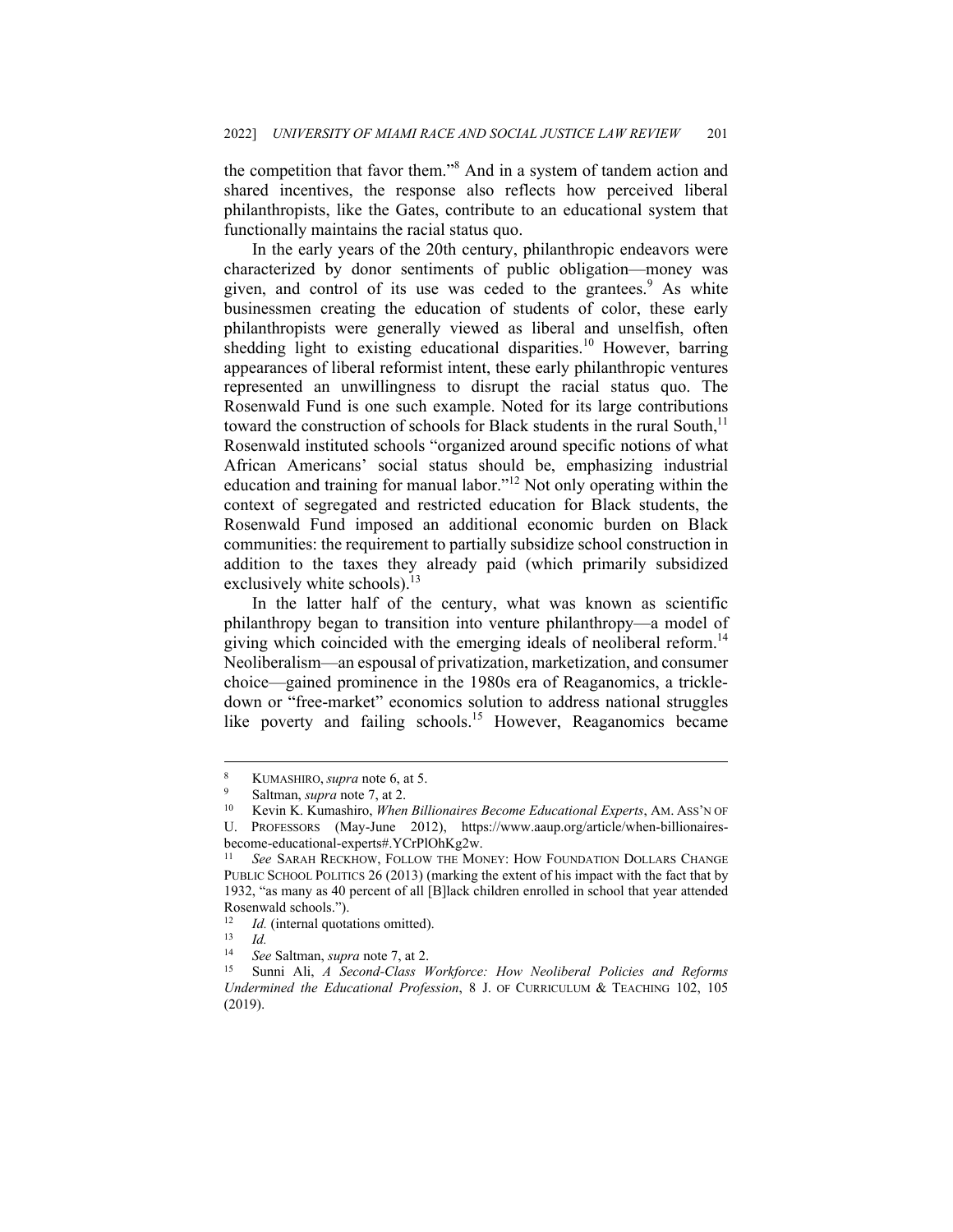associated with the underdevelopment and economic genocide of communities of color as financial incentives were directed toward the wealthy in lieu of government-funded welfare for marginalized and working-class populations.<sup>16</sup>

Ripe within this economic framework was a push to characterize public schools as failures.17 Correspondingly, public school failure became a self-fulfilling prophecy due to cities' decreased school budgets and lowered taxes levied against corporations and the wealthy.18 Calls for privatization of public schools "informed the creation of alternatives to desegregation and the Republican narrative on the failure of public schools,"<sup>19</sup> with "private" and "public" becoming racialized metaphors for "good" and "[W]hite" and "bad" and "[B]lack," respectively.<sup>20</sup> Entwined with white supremacist discourse, the neoliberal framework deemed public schools as dysfunctional while viewing private management as a success in entrepreneurship, competition, and choice.<sup>21</sup> Despite societal fault, messaging focused simultaneously on the promise of individual attainment and personal responsibility for one's failures, disproportionately affecting minorities hit hardest by public school failure rhetoric.<sup>22</sup>

With the door open to privatization of public education, venture philanthropists entered the realm of giving with new goals of directing policy.23 Following the model of privatization and deregulation, venture philanthropists view donations to public education as a social investment akin to venture capital: a business plan is needed, efficacy must be measured quantitatively, projects must be scalable, and public spending must match private investments.<sup>24</sup> Amid the repeated assertions that public

<sup>&</sup>lt;sup>16</sup> Id. (citing MANNING MARABLE, HOW CAPITALISM UNDERDEVELOPED BLACK AMERICA: PROBLEMS IN RACE, POLITICAL ECONOMY, AND SOCIETY (1983)).<br><sup>17</sup> Kumashiro, *supra* note 10 (noting the Reagan administration's 1983 report entitled *A* 

*Nation at Risk* "claimed not only that public schools were failing but also, more significantly, that their failure was a primary cause of the nation's economic recession at that time.").

 $\frac{18}{19}$  *Id.* 

Jon N. Hale, *The African American Roots of Betsey DeVos's Education Platform*, THE ATLANTIC (Jan. 18, 2017), https://www.theatlantic.com/education/archive/2017/01/blackroots-school-choice/513569/.

<sup>20</sup> Pauline Lipman, *Making Sense of Renaissance 2010 School Policy in Chicago: Race, Class, and the Cultural Politics of Neoliberal Urban Restructuring*, GREAT CITIES INST., U. OF IL AT CHICAGO 22 (Jan. 2009).<br><sup>21</sup> *Id.*<br><sup>22</sup> See Kenneth J. Saltman, *The Au* 

<sup>22</sup> *See* Kenneth J. Saltman, *The Austerity School: Grit, Character, and the Privatization of Public Education*, 22 SYMPLOKE 41, 42-43 (2014), https://muse.jhu.edu/article/566832; *see also* Anderson, *supra* note 2. 23 *See* Saltman, *supra* note 7, at 2. 24 *Id.*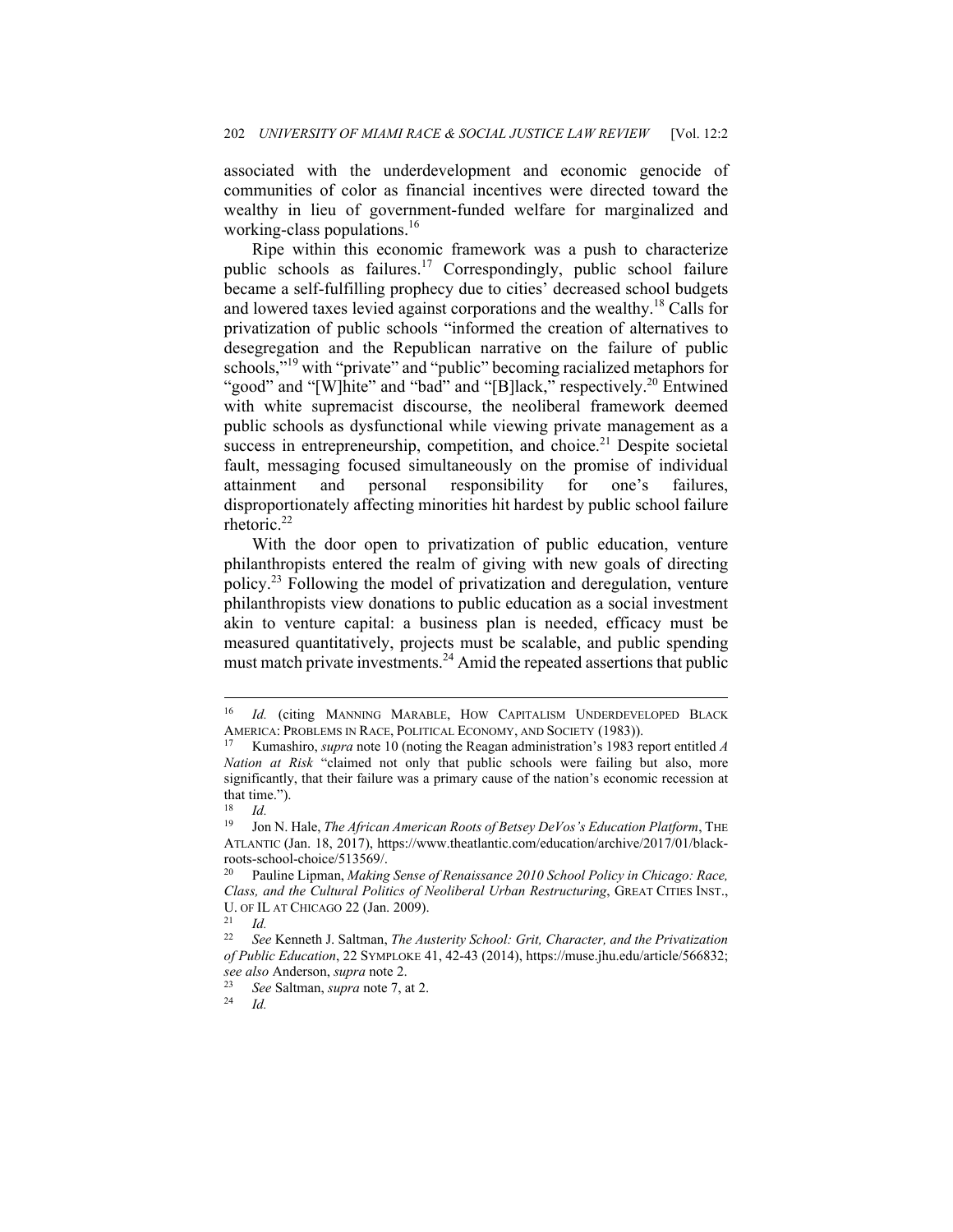schools were failures, business leaders have supplanted educators in the reform movement, championing a new accountability and markets standard.<sup>25</sup> Unfortunately, minority communities in primarily urban areas have become the foreground for neoliberalist experimentation in education policy.26 Consequently, use of these new standards has increased school failure and the racial achievement gap, designating students attending these schools as "unprepared to economically exist in a global market."<sup>27</sup>

Venture philanthropists expect a return on their investment; but with unsuccessful outcomes, $28$  the issue must be raised as to what their desired returns are. Where educators categorize venture philanthropists as taking "an 'almost monopolistic approach to education reform,"<sup>29</sup> the philanthropists themselves—often billionaires—characterize the public education system as "'a closed market[,] a monopoly, a dead end" that will fail without the innovative efforts brought by private intervention.<sup>30</sup> And yet, the primary consideration in evaluating whether or not to marketize the public school system is that markets always produce winners and losers.<sup>31</sup> Where competition can lead to optimal outcomes in the private sector, it also leads to what economist Joseph Schumpeter termed,

<sup>25</sup> RECKHOW, *supra* note 11, at 2; *see also* Marion Brady, *Why Current Education Reform Efforts Will Fail*, *in* THE GATES FOUNDATION AND THE FUTURE OF US PUBLIC SCHOOLS 204-05 (Philip E. Kovacs, ed., 2011) ("[T]he new leaders assumed the two problems had easy solutions. If teachers didn't know what to teach, then detailed 'standards' would tell them. And if they weren't trying hard enough, then market forces competition, merit pay, choice, vouchers, charters, publicity, fear of job loss, labeling and grading of schools, and so on—would pressure them to shape up. Competition, of course, required precise scorekeeping, hence the need for constant testing.")<br>
<sup>26</sup> See Lipman, *supra* note 20, at 7.<br>
<sup>27</sup> Ali, *supra* note 15, at 106.<br>
<sup>28</sup> See Joanne Barkan, *Got Dough? How Billionaires Rule Our Schools*, DI

<sup>(</sup>Winter 2011), https://www.dissentmagazine.org/article/got-dough-how-billionaires-ruleour-schools ("Meanwhile, evidence is mounting that the reforms are not working. Stanford University's 2009 study of charter schools—the most comprehensive ever done concluded that 83 percent of them perform either worse or no better than traditional public schools; a 2010 Vanderbilt University study showed definitively that merit pay for teachers does not produce higher test scores for students; a National Research Council report confirmed multiple studies that show standardized test scores do not measure student learning adequately.")

<sup>29</sup> Natasha Singer, *The Silicon Valley Billionaires Remaking America's Schools*, N.Y. TIMES (June 6, 2017), https://www.nytimes.com/2017/06/06/technology/tech-billionaireseducation-zuckerberg-facebook-hastings.html?auth=login-email&login=email (quoting Larry Cuban, an emeritus professor of education at Stanford).

Jason Blakely, *How School Choice Turns Education into a Commodity*, THE ATLANTIC (Apr. 17, 2017), https://www.theatlantic.com/education/archive/2017/04/isschool-choice-really-a-form-of-freedom/523089/ (quoting billionaire "philanthropist" and former Department of Education Secretary Betsey DeVos).<br> $\frac{31}{10}$ 

<sup>31</sup> *Id.*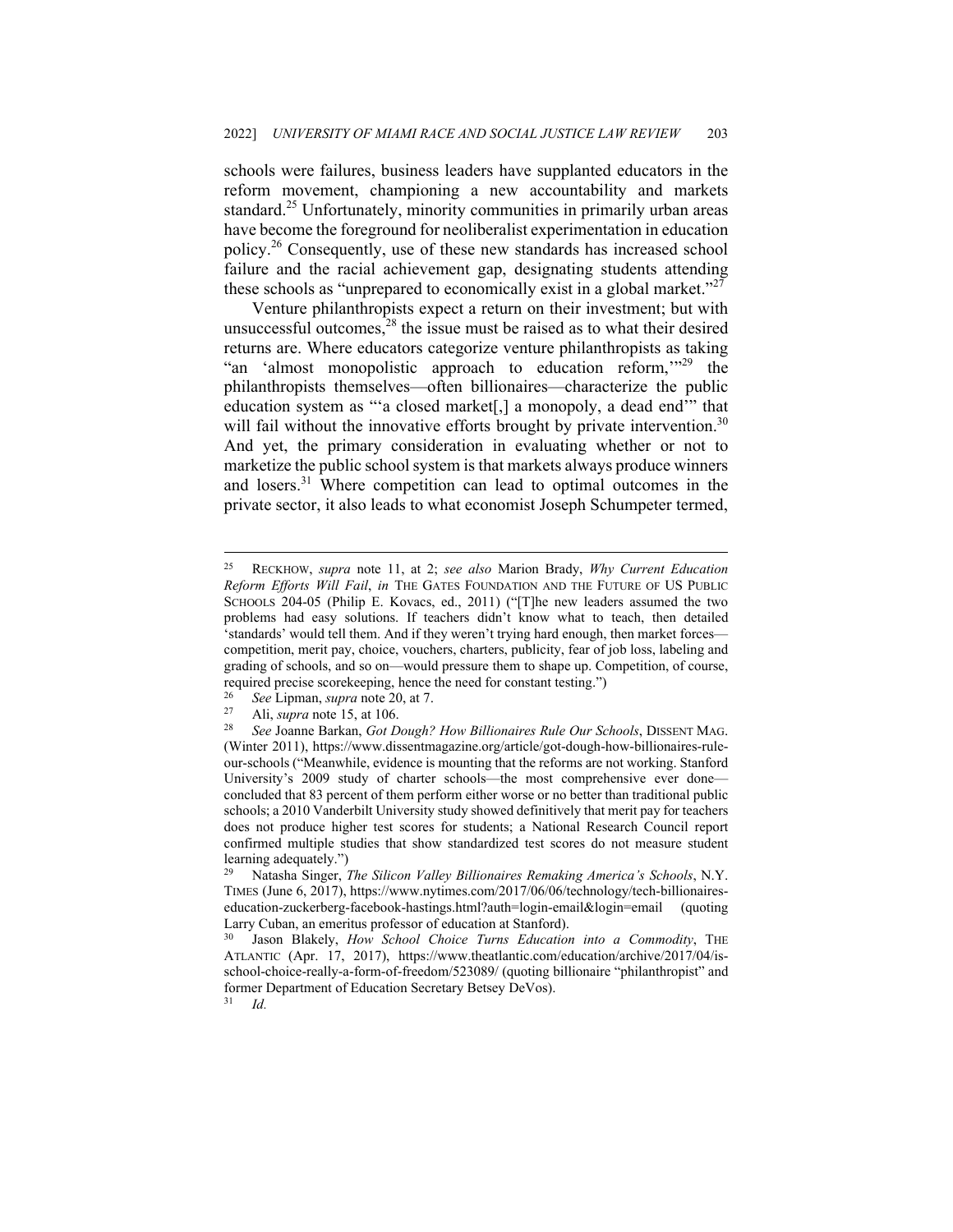"creative destruction."<sup>32</sup> In the private sphere, losses and costs are affordable without significant public damage; but with education, such losses and costs associated with market innovation are detrimental—they cannot be compensated.<sup>33</sup> More pessimistically, it has been suggested that such an outcome is purposeful, a means of creating a labor force that is disciplined, docile, and submissive to authority through implementation of the corporate school vision.<sup>34</sup>

## III. ENTER GATES: WINNERS AND LOSERS FROM GATES FOUNDATION CONTRIBUTIONS

The next question that arises is "who is winning and who is losing?" a question intended for understanding how the "victors" repress while offering solutions by helping the "losers" to become better competitors.<sup>35</sup> This faulty premise of improving losers' performance presents the downfall of reformists.<sup>36</sup> Enter Bill and Melinda Gates. In a generous characterization, the Gates are often labelled as the "good" billionaires, intending to invest in programs to improve underperforming schools and consequently falling victim to the narrative that losers need only be better competitors.<sup>37</sup> As the largest funders in education philanthropy,  $38$  though, this articulation of the Gates as mere passive participants to the marketization reform movement reads disingenuous.<sup>39</sup> In fact, the Gates

 $\frac{32}{33}$  *Id.* 

Id. ("What happens to a community when its public schools are defunded or closed because they could not "compete" in a marketized environment?").

<sup>34</sup> Saltman, *supra* note 7, at 6 ("[T]he education venture philanthropists envision is for an educated workforce wherein workers would compete in the global economy as a universally valuable vision rather than a class-specific one that benefits most those who own and control capital. Venture philanthropists openly talk about U.S. students ideally becoming workers who will compete for scarce jobs against workers from poorer nations."); *see also* Ali, *supra* note 15, at 106.

<sup>&</sup>lt;sup>35</sup> KUMASHIRO, *supra* note 6, at 5.<br><sup>36</sup> Because, if the market system produces winners and losers, how can reform succeed where certain students are intended to lose?

<sup>37</sup> *See generally* Paul Hill, *A Foundation Goes to School*, 6 EDU. NEXT,

https://www.educationnext.org/afoundationgoestoschool/ (last updated Oct. 28, 2009) (defending Gates as continuing a family commitment to advancing opportunities for minority and poor students and simultaneously admitting he is a Gates Foundation grantee and supporter of school choice).

<sup>38</sup> TOMPKINS-STANGE, *supra* note 5 at 20. 39 *See* Valerie Strauss, *Bill and Melinda Gates Have Spent Billions to Shape Education Policy. Now, They Say, They're 'Skeptical' of 'Billionaires' Trying to Do Just That*, WASH. POST (Feb. 10, 2020, 9:59 PM),

https://www.washingtonpost.com/education/2020/02/10/bill-melinda-gates-have-spentbillions-dollars-shape-education-policy-now-they-say-theyre-skeptical-billionairestrying-do-just-that/ ("The couple's investments in public projects are so huge that public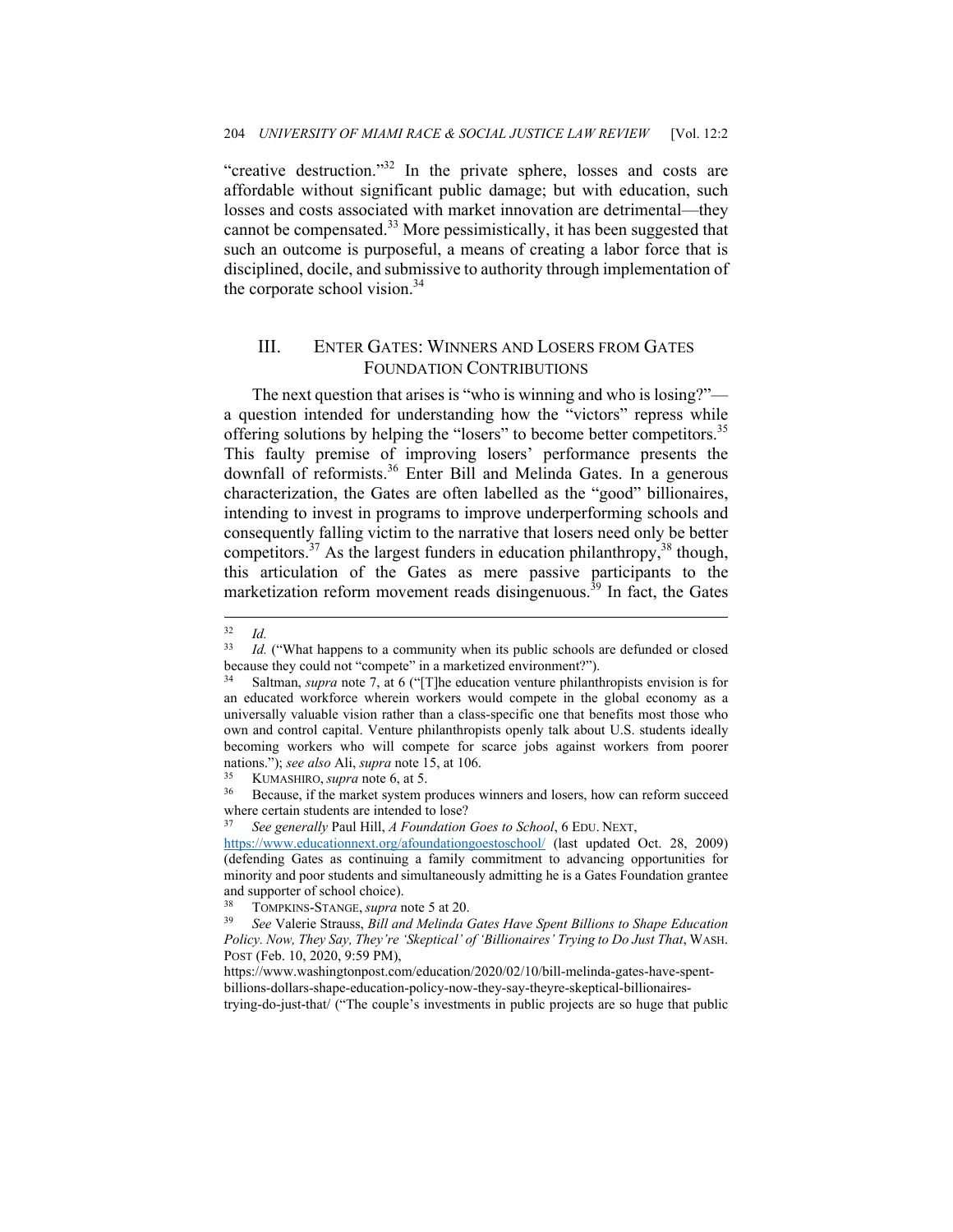are arguably more neoliberalist than progressive: expressing a belief that "America's high schools are obsolete";<sup>40</sup> faulting U.S. public schools for not producing enough competent engineers and scientists and instead desiring "a fluid supply of foreign technical labor to be brought into the U.S. to work for companies like Microsoft";<sup>41</sup> and endorsing increased reliance on standardized testing or "metrics."<sup>42</sup>

Gates Foundation policies articulate a neoliberalist agenda—notably through investments in the small school initiative, charter school expansion, and teacher evaluations based on student performance on standardized examinations.<sup>43</sup> Accompanying the neoliberalist speech and actions is a corporate model for their foundation. With an endowment of \$49.9 billion, $44$  the Gates have formed their own bureaucracy of 700 staffers, deferring all major management decisions to themselves and a small team of close advisors; markedly, all members of their management team are from the corporate world—none are educators.<sup>45</sup> With the \$31 billion gift from Warren Buffet, the Gates Foundation quickly adopted a scheme of aggressive timelines, mandated annual payouts, and an increase

41 Klonskey, *supra* note 40, at 31. 42 *Id.* 

money invariably follows, and, thus, their pet projects get implemented."); *see also* Valerie Strauss, *Um, Who are Melinda and Bill Gates Trying to Kid?*, WASH. POST (Apr. 16, 2019, 2:47 PM), https://www.washingtonpost.com/education/2019/04/16/um-who-are-melindabill-gates-trying-kid/ ("Melinda and Bill Gates had ideas they believed would help improve public schools and leveraged their own money to bring in public dollars to fund their projects. They had enough clout to work with state governments and the federal government. It didn't matter what experts said.").

<sup>40</sup> Bill Gates, Remarks at 2005 National Education Summit (Feb. 26, 2005) (available at https://www.gatesfoundation.org/ideas/speeches/2005/02/bill-gates-2005-national-

education-summit); *see also* Michael Klonsky, *Power Philanthropy: Taking the Public Out of Public Education*, in THE GATES FOUNDATION AND THE FUTURE OF US PUBLIC SCHOOLS 31 (Philip E. Kovacs, ed., 2011) ("A NCRP study found that each of the foundations had its own reasons for supporting privatization . . . .But most had expressed frustration with what they believe to be the "failure of public schools" and pushed the concept of freemarket competition as a way to leverage better outcomes.").

Kumashiro, *supra* note 10 ("Overwhelmingly, by number of initiatives and amount of funding, the leading venture philanthropies are emphasizing the privatization and marketization of public education with such initiatives as . . . incentive pay for teachers; alternative routes to certification for teachers and school leaders; and school-choice and charter- school initiatives.").

<sup>44</sup> *Foundation Fact Sheet*, BILL & MELINDA GATES FOUNDATION,

https://www.gatesfoundation.org/Who-We-Are/General-Information/Foundation-Factsheet (last visited Mar. 6, 2021).

<sup>45</sup> Klonskey, *supra* note 40, at 36 ("*Financial Times* writer Andrew Jack recalls how Bill Gates bristled at critics' suggestions that the foundation should broaden the number and diversity of those who set strategy. 'Corporations have a CEO. We have a CEO. Corporations have a board. We have a board,' he says. 'It's not a gigantic board . . . It doesn't avoid mistakes, but I think we've really made our best effort on those things.'").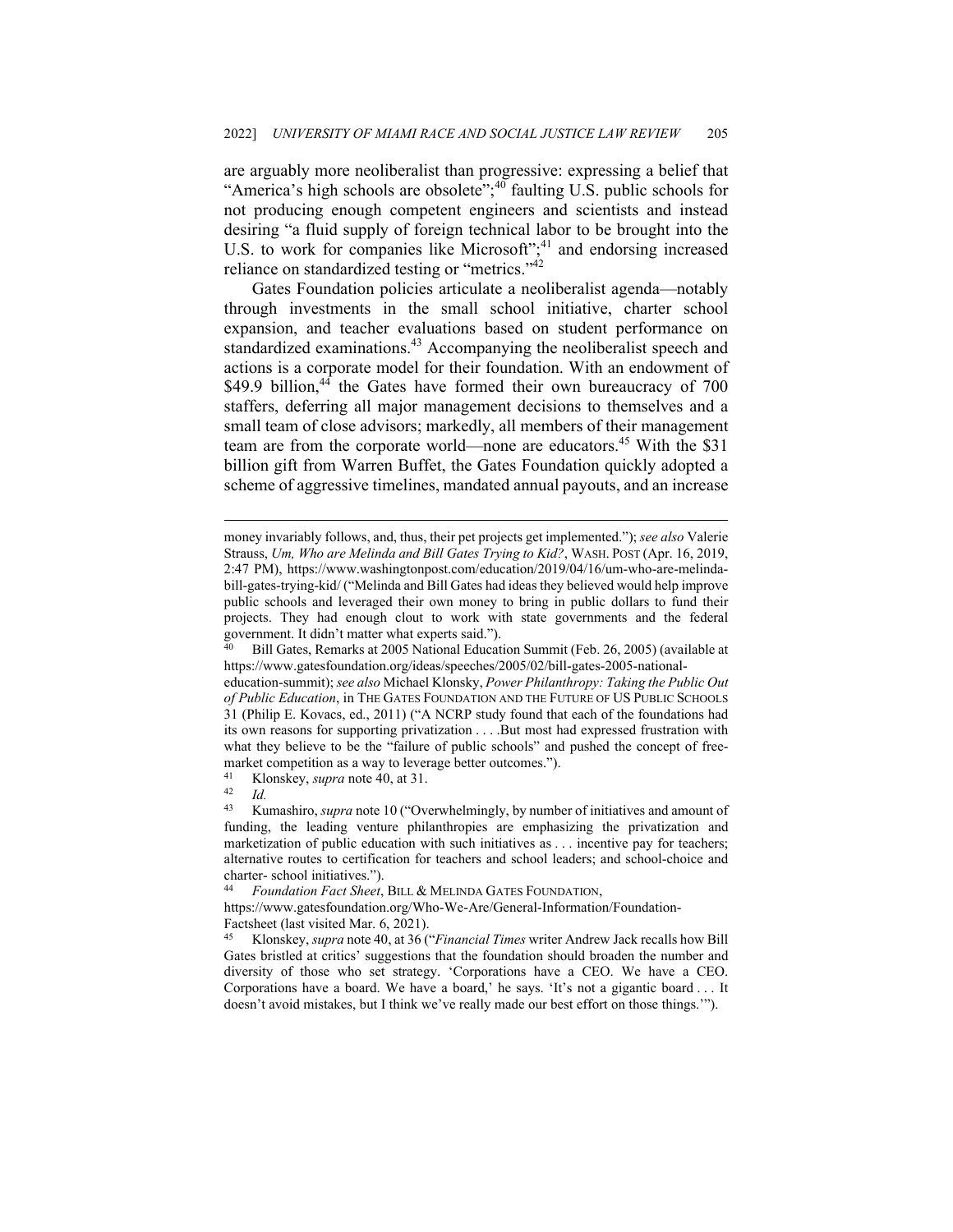in staffing—but no solid theory of action.<sup>46</sup> In other words, with no plan and money to spend, the Gates Foundation was inclined to invest in an existing education reform system coincidentally predisposed toward racial subordination. Thus, Gates funding initiatives followed the neoliberalist legacy: "[t]he convergence of hundreds of millions in private dollars, an accountability system that emphasizes the failures of the current system of public schools, and the school choice movement [acting in concert] to exercise substantial influence within urban school districts."<sup>47</sup>

#### *A. The Small School Initiative*

The Gates' earliest foray into education reform came through their espousal of small schools. Beginning in 2000, the Gates Foundation invested heavily into splitting large public high schools with low test scores and graduation rates into smaller schools.<sup>48</sup> The structural change was based in an assumption that greater individual attention in closer "learning communities" would in itself increase student achievement and decrease dropout rates.<sup>49</sup> However, there was little scientific basis for this rationale, the Foundation acting absent any studies evidencing a causal relationship between school size and student performance.<sup>50</sup> A decade later, Wharton School statistician Howard Wainer proposed that the Gates likely "'misread the numbers'" and simply "'seized on data showing small schools are overrepresented among the country's highest achievers . . . .'"51 Over an eight-year span, the Foundation invested \$2 billion to create 2,602 schools in 45 states and the District of Columbia, directly impacting approximately  $781,000$  students.<sup>52</sup>

Despite the heavy investments, the Gates themselves dropped the initiative in 2009, announcing that it had not performed according to

52 *Id.* 

<sup>46</sup> TOMPKINS-STANGE,*supra* note 5, at 21-22 (The Gates Foundation grew exponentially with the added donation of \$31 billion by Warren Buffet in 2006; yearly grants went from \$1.5 billion to \$3 billion by 2008, with the stipulation by his new investor that staffing and spending must increase. One source described the foundation as "choking" over the money and the doubled workload, resulting in a state of constant turmoil as people's jobs were redefined.).

<sup>47</sup> RECKHOW, *supra* note 11, at 10.<br>
<sup>48</sup> Barkan, *supra* note 28.<br>
<sup>50</sup> *Id. Put see Klanskow, supra* pot

<sup>50</sup> *Id. But see* Klonskey, *supra* note 40, at 26 (sharing that Tom Vander Ark, head of the Gates Foundation's education program at the time, relied upon research from the University of Washington's study of the Chicago's small schools movement suggesting that students thrive in smaller academic settings).

<sup>51</sup> Barkan, *supra* note 28 (quoting an interview with Howard Wainer from Bloomberg Businessweek).<br> $52 \frac{Id}{}$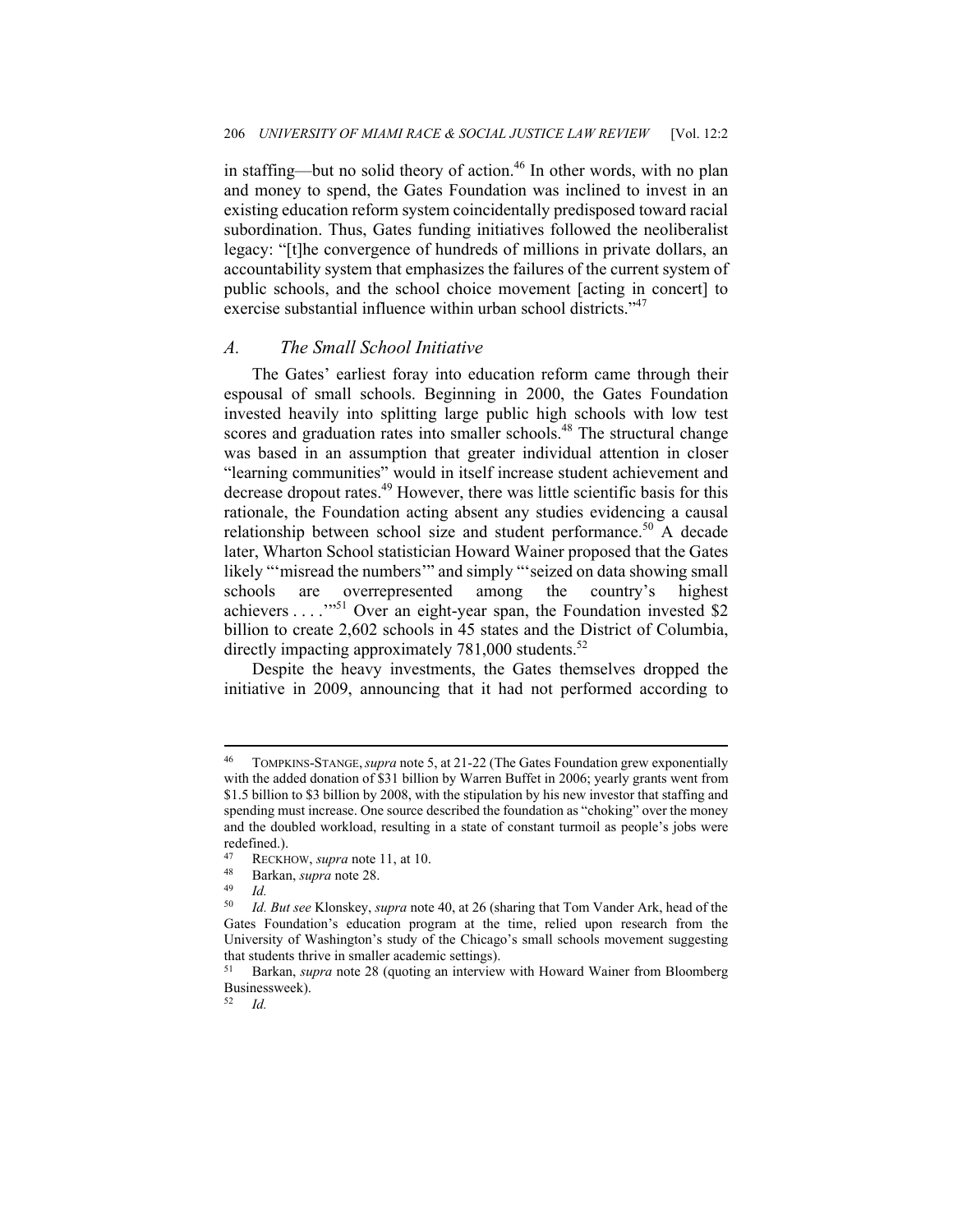expectations.<sup>53</sup> At the close of 2008, the Gates hosted one hundred prominent figures in education at their home outside Seattle to share that the small schools initiative did not produce strong outcomes.<sup>54</sup> What they failed to publicize was that, instead, it had "produced many gut-wrenching sagas of school disruption, conflict, students and teachers jumping ship en masse, and plummeting attendance, test scores, and graduation rates."<sup>55</sup>

Why such a widespread rippling effect? The issue stemmed from coercive buy-in, or as some have termed, the "Gates effect."56 Foundation funding was substantial, especially at a time when President Bush's Secretary of Education Rod Paige was pushing to defund the federal Smaller Learning Communities program and reappropriate that \$240 million from public school restructuring toward private and parochial schools.<sup>57</sup> The Gates grants offered schools an alternative funding source, albeit with strict demands. Money was given with the aim of reconfiguring existing schools into smaller learning environments, improving instruction, and increasing community investment; however, the desire for smaller academic settings was not shared by all grant recipients.<sup>58</sup> Districts were given arbitrary goals and timelines, sometimes lacking the means for implementation and at times leading to resistance from local reformers and educators.<sup>59</sup>

The Manual Project in Denver is just one such case study of the initiative's failure.<sup>60</sup> Manual High School had been a respected institution, exhibiting strong test scores and an array of extracurriculars until forced busing ended in 1996; afterwards, the school ranked last on state exams and reported a drop-out rate of about  $50\%$ .<sup>61</sup> The Gates' \$1 million

<sup>53</sup> Strauss, *supra* note 39.<br>
55 Id.<br>
56 See id. ("Michael Klot"

<sup>56</sup> *See id.* ("Michael Klonsky, professor at DePaul University and national director of the Small Schools Workshop, describes the Gates effect this way: Gates funding was so large and so widespread, it seemed for a time as if every initiative in the small-schools and charter world was being underwritten by the foundation. If you wanted to start a school, hold a meeting, organize a conference, or write an article in an education journal, you first had to consider Gates.").

<sup>57</sup> Klonskey, *supra* note 40, at 25. 58 *Id.* at 26. 59 *Id.*

<sup>60</sup> *See id.* at 28; *see also* TOMPKINS-STANGE, *supra* note 5, at 22 ("In 2005 and 2006, indicators emerged that the initiative was not meeting benchmarks of progress, including a high-profile failure of Manual High School in Denver, Colorado, where Gates had donated \$1 million.").

Jay Greene & William C. Symonds, *Bill Gates Gets Schooled*, BLOOMBERG BUSINESSWEEK (June 25, 2006), https://www.bloomberg.com/news/articles/2006-06- 25/bill-gates-gets-schooled (Racial and socioeconomic diversity declined after middleclass white students were no longer bused in; the school thereafter was 90% minority students of a lower socioeconomic status.)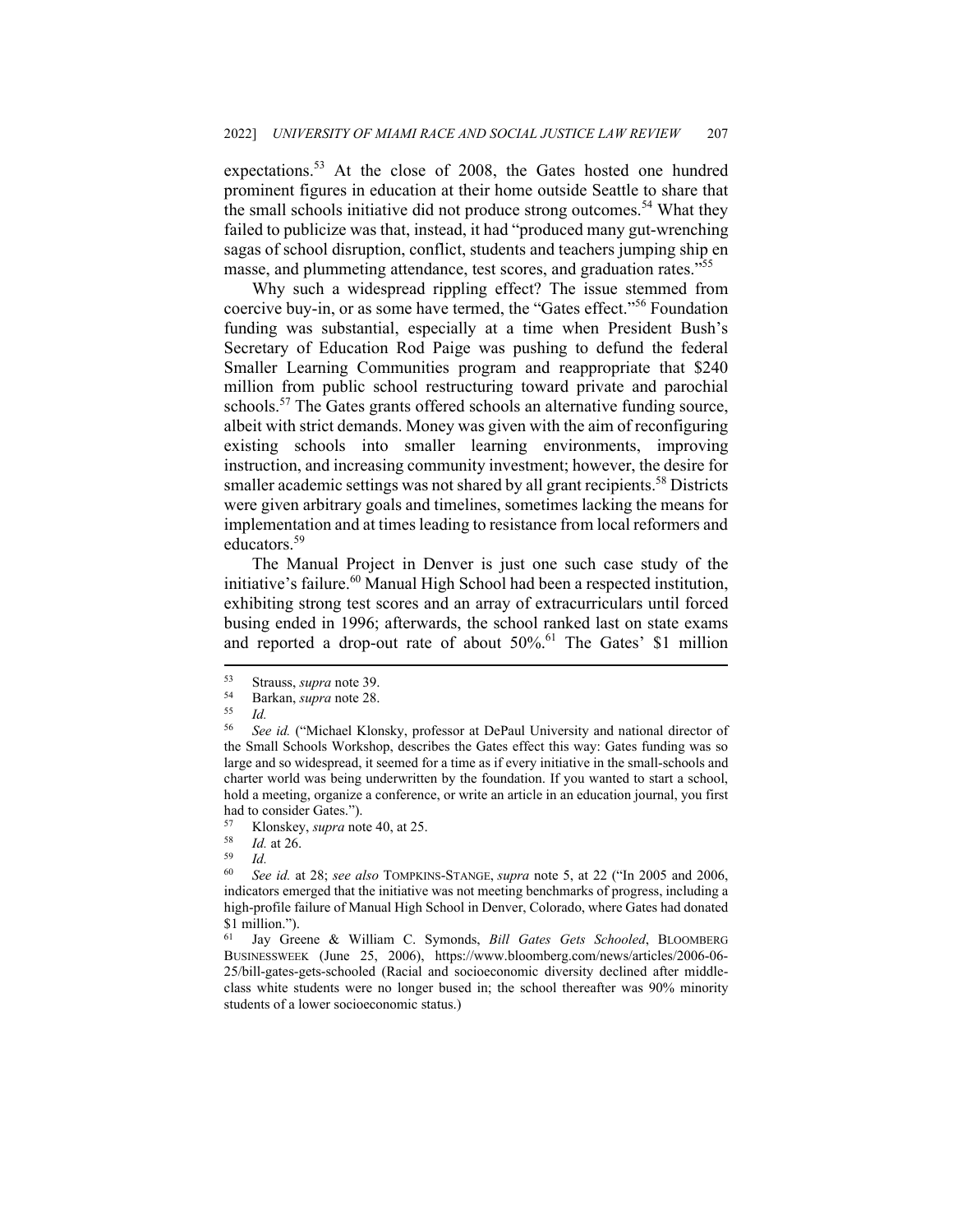solution<sup>62</sup> was to divide the 1,100 students of Manual High among three smaller schools to create more intimate learning environments and incentivize staying in school.<sup>63</sup> However, the breakup was too abrupt. The schools were split into themes of leadership, art, and culture, but beyond that, little guidance was offered.<sup>64</sup> Two of the schools were helmed by novice principals,<sup>65</sup> and each school was too small to offer electives, resulting in the elimination of French class and the reduction of Advanced Placement offerings.<sup>66</sup> Small student bodies made fielding sports teams a struggle, the famed choir program was restricted to one school, and soon, the band, theater, and choir programs all disappeared.<sup>67</sup>

In actuality, the small school model was never achieved.<sup>68</sup> Instead, the three schools became three amorphous programs, with teachers and students shuffling between schools to access the courses they needed.<sup>69</sup> Once word of this shuffling got out, the schools were advised to become autonomous and stop sharing classes; course offerings dwindled further, and students organized under the group "Students 4 Justice" to advocate for more resources.70 The paradox was that despite the want for resources, there was no shortage of money.<sup>71</sup> Nevertheless, aided by Colorado's open-choice rules, students and teachers alike began leaving the Manual Schools in favor of other Denver schools that had greater offerings for athletes, musicians, and college-bound students.<sup>72</sup> Ultimately, with a student body of 580 students, Denver closed the Manual Project schools.<sup>73</sup>

With funding stripped, students were sent to different schools throughout Denver, teachers lost employment, and the community was left

66 Greene & Symonds, *supra* note 61.

<sup>&</sup>lt;sup>62</sup> Notably, the \$1 million investment went towards teacher and principal training and technical support. Meanwhile, Manual High School had rusted water in its drinking fountains and housed some of its students in the basement. Allision Sherry, *Manual's Slow Death*, DENVER POST, https://www.denverpost.com/2006/05/05/manuals-slow-death/ (last updated May 8, 2016, 4:31 AM).

<sup>63</sup> Greene & Symonds, *supra* note 61.

 $\begin{array}{cc} 64 & Id. \\ 65 & Id. \end{array}$ 

<sup>65</sup> *Id.*; *see also* Sherry, *supra* note 62 (remarking that the "three feuding principals hoarded textbooks and called police on each other's students.").

<sup>&</sup>lt;sup>67</sup> Id. ("When the famed choir was limited to one school, the popular director left, and that program withered, along with band and theater.").

<sup>68</sup> *See* Sherry, *supra* note 62 (noting that the three schools were actually all housed in a single building).

<sup>69</sup> Klonskey, *supra* note 40, at 28. 70 Sherry, *supra* note 62 (detailing how the Colorado Children's Campaign—the group charged with administering Gates grants—organized a transition team that criticized the schools for allowing students to move from floor to floor, i.e. from school to school).<br><sup>71</sup> See id. ("Manual has received more private money – roughly \$1.2 million – than any

other Denver high school in the past 10 years.").

<sup>72</sup> Greene & Symonds, *supra* note 61.

*Id.*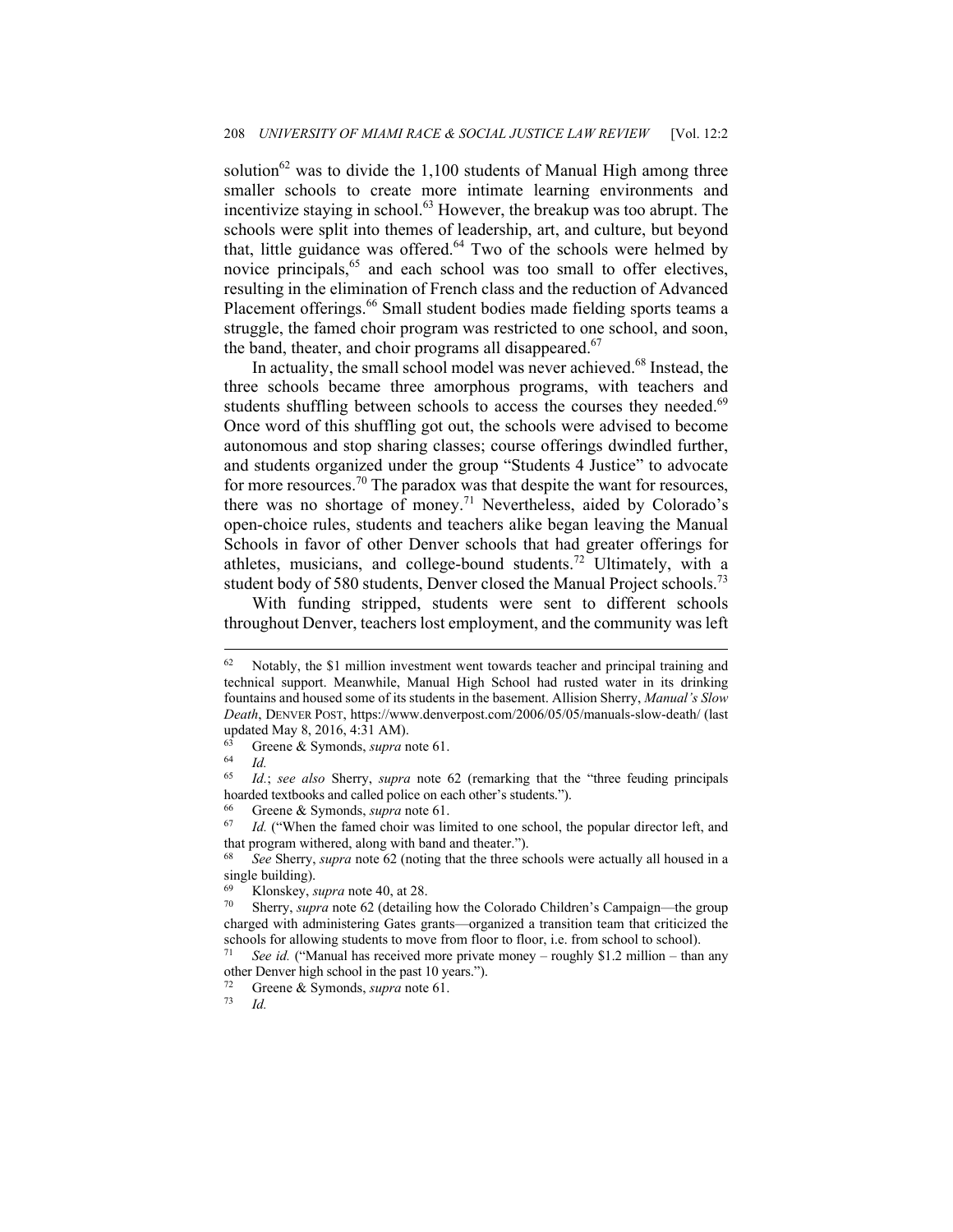with the shell of a once-shining school for its children.<sup>74</sup> The year after closure, graduation rates for former Manual students dropped from 68% to 52%, and dropout rates increased from  $6\%$  to  $17\%$ .<sup>75</sup> Moreover, test scores among displaced Manual students decreased between 3 to 38 points in reading, writing, and math, whereas in prior years, Manual students had generally gained between 8 to 19 points annually in those subjects.<sup>76</sup>

The failure of the small school initiative lay not in the idea itself, but in the Foundation's inexperience and fickleness.<sup>77</sup> Once the program did not work according to expectations, it was dropped without further selfassessment, but some experts note that fundamental pieces of the project were ignored.78 The Foundation funded an idea, but provided no guidance for its mandate and underestimated the amount of cooperation needed from school districts and the state.<sup>79</sup> Instead, it required compliance with a completely arbitrary timeline for change, "propelled in part by its need to quickly identify a national, replicable model for the Foundation's new high school initiative."<sup>80</sup> In response, teachers resisted, feeling excluded from the decision-making process, and students, parents, and community organizations grew angry by the imposition of top-down school reform measures.81 These creative experiments proved unscalable and demonstrated the Gates Foundation's naivete when confronting many of the intractable issues faced by underperforming schools. $82$ 

In the midst of the program's disappointing outcomes, Tom Vander Ark, then-Executive Director of the Gates Foundation's education initiatives, concluded: "We need to close a thousand schools."83 Rather than blame the Foundation's reform model, Vander Ark proffered that failure stemmed from something inherent in schools like Manual, surmising that about 1,000 of the country's 20,000 neighborhood high schools would need to be closed.<sup>84</sup> Foundation supporters responded in

<sup>74</sup> Klonskey, *supra* note 40, at 28-29 (Independent researchers at the University of Colorado found that "558 students had been forced to relocate to new schools, which destabilized their lives as well as the Manual school community. Relationships [between students and teachers] were torn apart. Nearly a third of those students [were] classified by the district as withdrawn [either dropouts, moved out of state, or whereabouts unknown].").<br>
<sup>75</sup> *Id.*<br>
<sup>76</sup> *Id* 

 $\frac{76}{77}$  *Id.* 77 See id. at 27; *see also* Strauss, *supra* note 39.<br>
78 See Strauss, *supra* note 39.<br>
79 Greene & Symonds, *supra* note 61.<br>
80 Klonskey, *supra* note 40, at 28.<br> *R*. *Greene & Symonds, supra* pote 61.

<sup>82</sup> Greene & Symonds, *supra* note 61.<br>
83 Klonskey, *supra* note 40, at 27.<br>
84 *Id.* at 29; *see also* Sherry, *supra* note 62 ("In hindsight, Tom Vander Ark said that Manual was among the 1,000 or so high schools nationwide with enough problems that they should have been shut down to begin with.").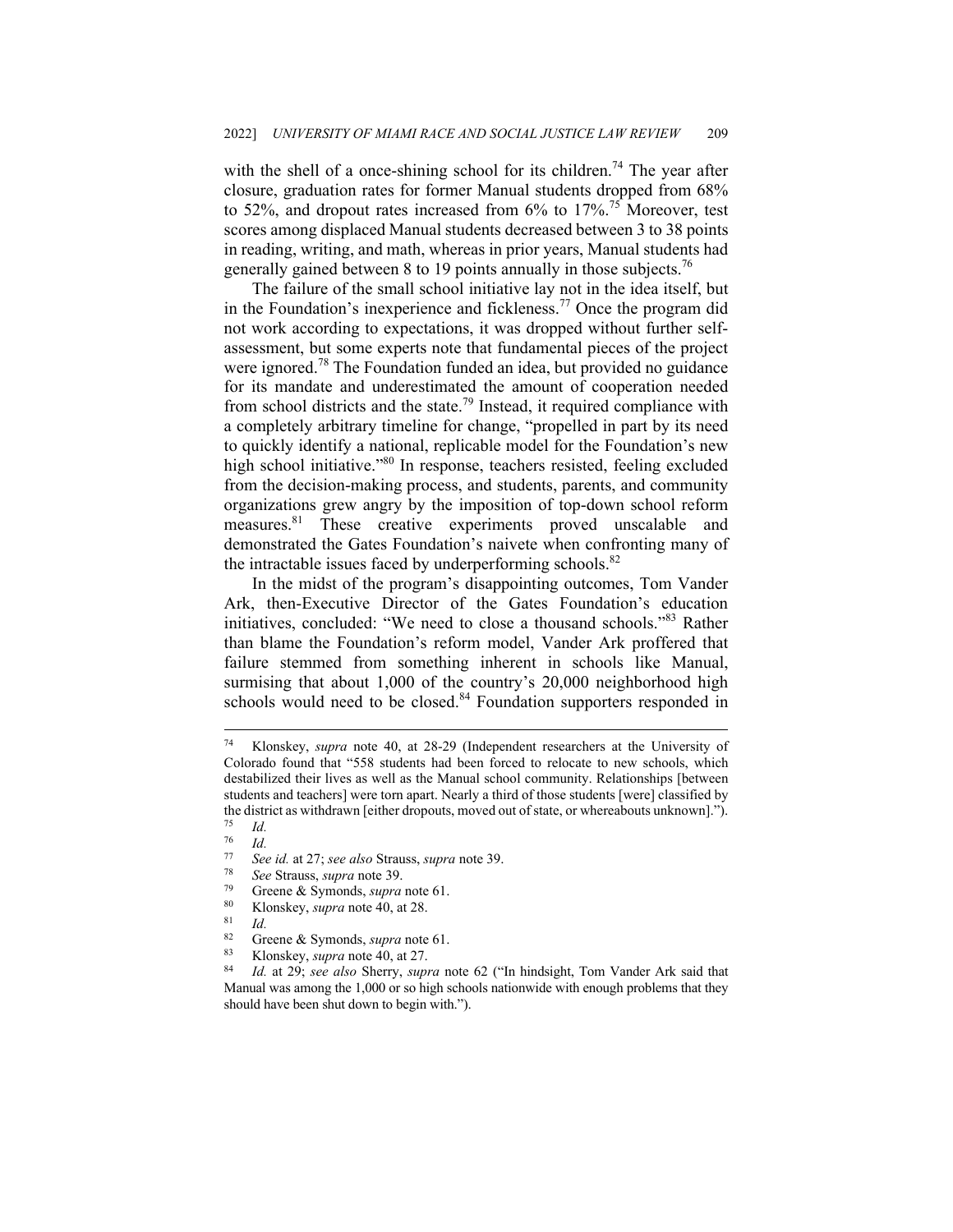kind with critical assessments of the schools, attributing the initiative's failure to superintendent turnover and resistance from school boards and unions.<sup>85</sup>

The irony in Vander Ark's admission that small schools were no panacea was that most small-school activists, teachers, and researchers were already aware that it was no cure-all and understood that restructuring was an arduous process.<sup>86</sup> Their exclusion from decisionmaking exhibited the Foundation's unfamiliarity with a decade's worth of work towards school restructuring in many cities. $87$  Rather than reflect inwardly or look outwardly at existing research, however, the Foundation adopted a new strategy beyond mere structural reform towards more substantive policy change. $88$  As for the legacy of the small schools initiative, the strategy of school closures persists, best exhibited by the call to close at least 5,000 more high schools from President Obama's Education Secretary, Arne Duncan.89

#### *B. Charter School Expansion*

The Gates Foundation's next significant contribution to education reform was its investment in the charter school movement.<sup>90</sup> Dollar for dollar, the charter school movement in Washington state has seen no bigger champion than Bill Gates, who has contributed millions to lobbying efforts and the Washington State Charter Schools Association, a creation of his foundation.<sup>91</sup> Charter schools are a neoliberal intervention subjecting public schools to competition with privately managed, but

<sup>85</sup> *See* Hill, *supra* note 37. *But see* Greene & Symonds, *supra* note 61 ("'We viewed the decision to move Manual students to other schools as an admission of complete failure,'" Denver Public School superintendent Michael F. Bennet wrote in April to two former Denver mayors who had been involved with the school. Concedes Van Schoales, president of the nonprofit that manage[d] Gates grants in Colorado: 'We were trying to build a plane as we were taking off, and we crashed.'").

<sup>86</sup> Klonskey, *supra* note 40, at 27.<br><sup>87</sup> Id.<br><sup>88</sup> TOMPKINS-STANGE *supra* note:

<sup>88</sup> TOMPKINS-STANGE,*supra* note 5, at 22-23 ("After a 2006 evaluation indicated that the small schools portfolio was not achieving the results the foundation desired, Gates decided to change course, shifting its resources to a new strategy that emphasized systemic reform at the district, state, and national levels.").

<sup>89</sup> Klonskey, *supra* note 40, at 29.<br><sup>90</sup> *Id.* at 30.<br><sup>91</sup> Sally Ho, *AP Exclusive: Billionaires Fuel US Charter Schools Movement*, AP (July 16, 2018), https://apnews.com/article/92dc914dd97c487a9b9aa4b006909a8c ("All told, the Bill and Melinda Gates Foundation has given about \$25 million to the charter group that is credited with keeping the charter schools open after the state struck down the law, and then lobbying legislators to revive the privately run, publicly funded schools.").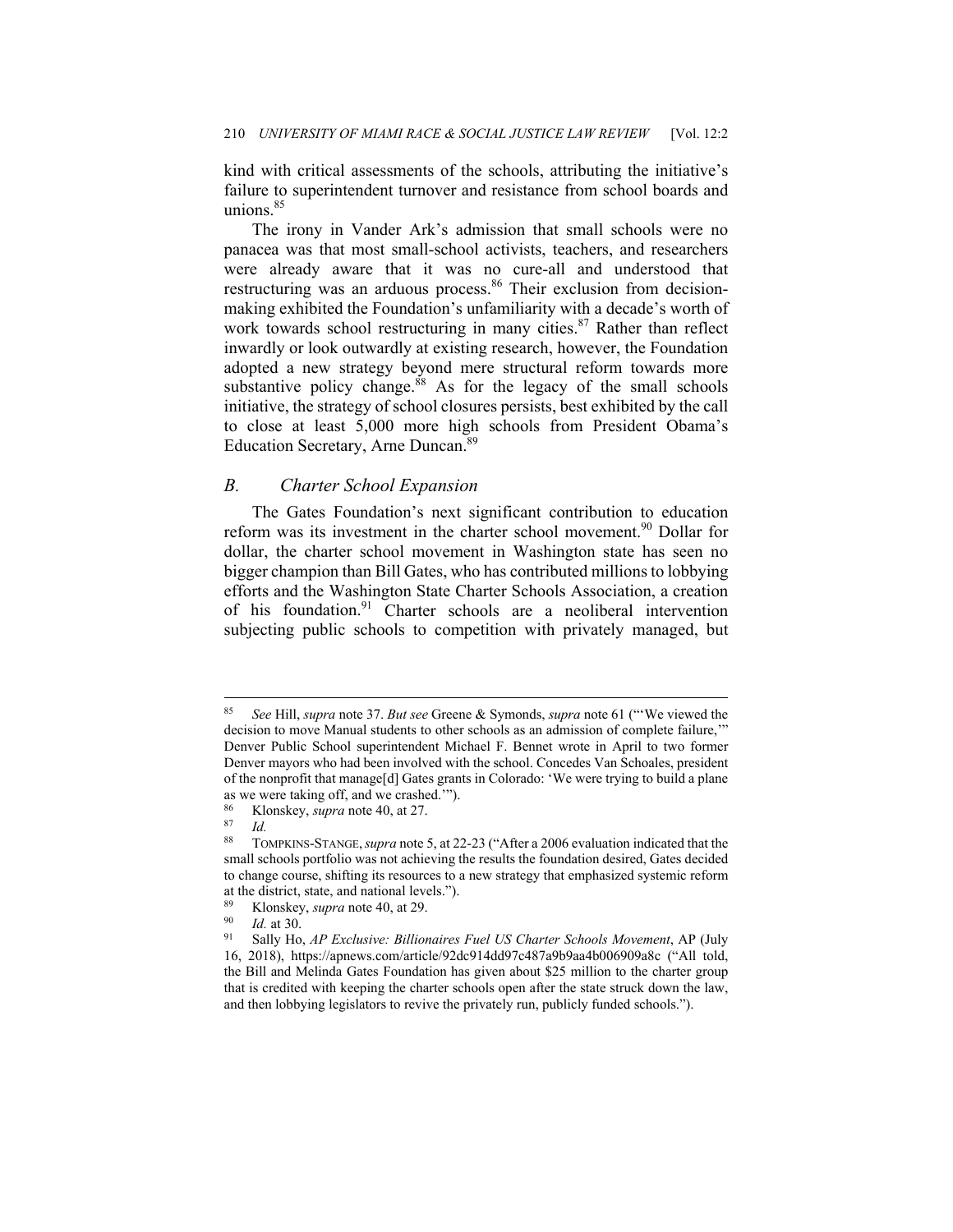publicly funded schools under the guise of consumer choice.<sup>92</sup> Charters do not follow the same rules or standards governing traditional public schools but have been adopted by Gates and other philanthropists as novel and improved vehicles for instruction for those who struggle in traditional school systems—principally children in poor, urban areas.<sup>93</sup> Although presented as a positive site for educational innovation,  $94$  charter schools are yet another "arena of capital accumulation enabled by the sequence of disinvestment, devaluation, and reinvestment in urban areas and public institutions."95

For students of color, the charter system seemingly offers access to resources and an avenue for political and cultural self-determination; for teachers of color, the appeal is agency—the opportunity for professional autonomy, flexibility, and critical practice in the face of coercive and reductionist policies.<sup>96</sup> And for parents, it reframes self-determination as individual choice and responsibility, requiring the parent to be an informed education consumer to determine if the neighborhood public school is a viable option given the severely under-financed public system.<sup>97</sup> While some individual charter schools have excelled in closing the racial achievement gap, $98$  their results are not scalable to serve the millions of low-income, minority students. Moreover, in a system where financing is tied to outcomes, those charter schools dependent upon foundation funding have the prerogative to expel or reject low-performing students, reinforcing the neoliberalist agenda of failing public schools and its attendees.<sup>9</sup>

With an annual grant budget of \$3 billion, the Gates Foundation has had a heavy hand in investing in this school choice model.<sup>100</sup> But where

<sup>92</sup> Lipman, *supra* note 20, at 24; *see also* Strauss, *supra* note 39 (indicating that charters who received Gates Foundation grants were required to use public funds too, thus reducing funding for the public school system).

<sup>93</sup> Ho, *supra* note 91.<br>
94 Blakely, *supra* note 30.<br>
95 Lipman, *supra* note 20, at 24.<br>
96 *Id.* at 24-25; (Public school administration has been restrained by the institution of common standards initiatives and federal funding schemes like No Child Left Behind, Race to the Top, and Common Core, though further discussion of government policy is beyond the scope of this paper.).

 $\frac{97}{98}$  *Id.* 

<sup>98</sup> Eve L. Ewing, *Can We Stop Fighting About Charter Schools?*, N.Y. Times (Feb. 22, 2021),

https://www.nytimes.com/2021/02/22/opinion/charter-schools-democrats.html.(citing 19% of charter schools as outperforming the public schools in math and reading, creating potentially life-changing effects for those students).

<sup>&</sup>lt;sup>99</sup> See Barkan, *supra* note 28.<br><sup>100</sup> See Hill, *supra* note 37 ("The idea [for the Gates Foundation] is to create new schools to serve the most disadvantaged students, via mixtures of chartering, contracting-out, and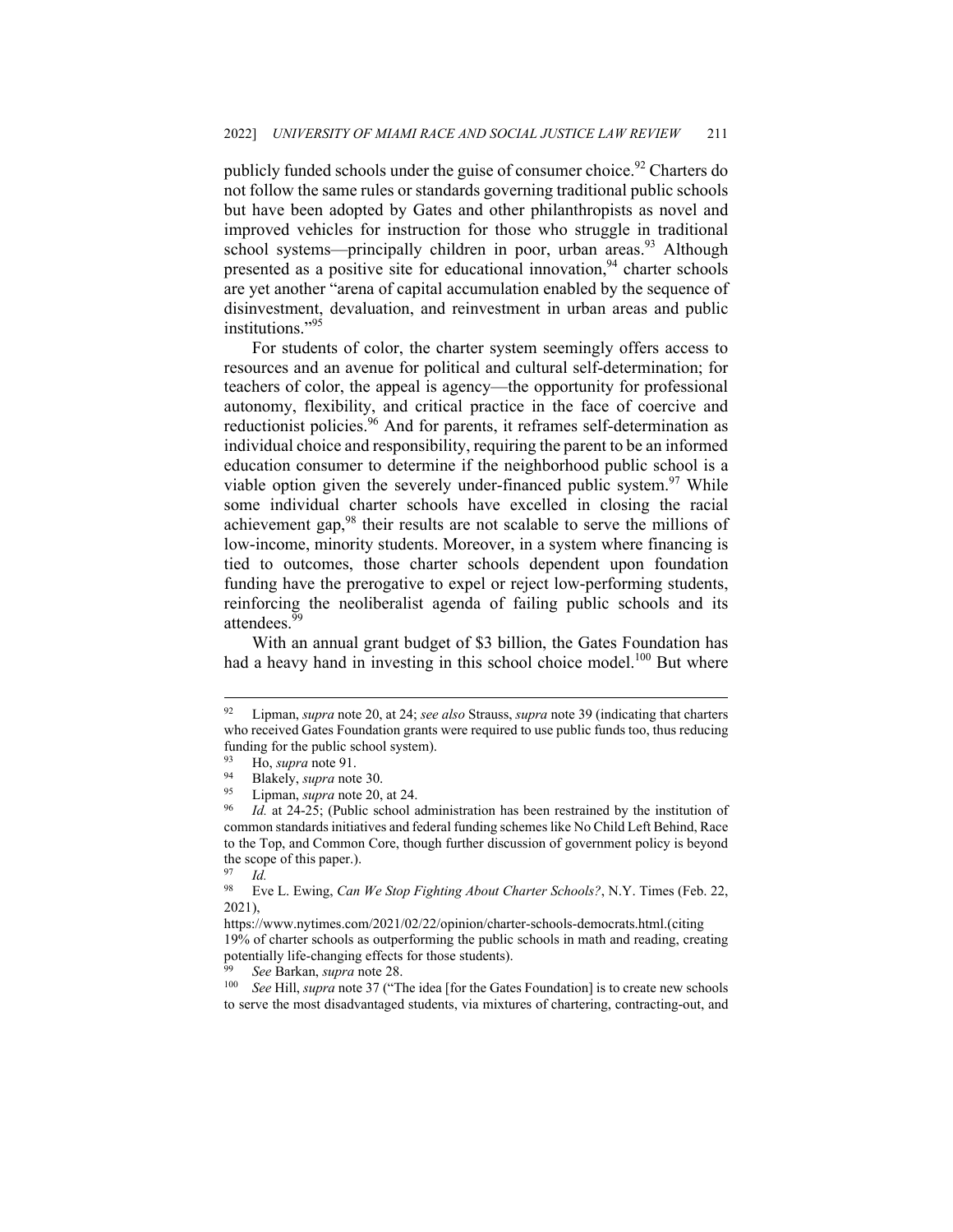questions of charter success can best be answered by "[i]t depends,"<sup>101</sup> data provides unquestionable evidence of charter schools continuing a legacy of segregated learning.<sup>102</sup> In an era of white flight and protests to integration, private choice models provided a de facto arrangement for the continuation of segregated schooling; and while similar homegrown efforts emerged among the Black community, the movement toward charter programs was a response to the underfunded public options—an intended byproduct of syphoned public funds being redirected to charters.<sup>103</sup>

Despite studies showing that "schools serving mostly poor children of color have fewer resources, more inexperienced teachers, and limited access to rigorous coursework," charter schools are even more segregated than their noncharter counterparts and may actually contribute to racial divides in public school education.<sup>104</sup> In fact, the expansion of the charter school system has coincided with a shift towards increased segregation and inequality of education for students of color in schools with lower performance and graduation rates.<sup>105</sup> Where charter systems concentrated in hyper-segregated metropolitan areas like Chicago cater predominantly to Black students,106 charter schools in rural areas in the South and Southwest are disproportionately white. $107$  Worrisome too is the pattern of exclusion or underrepresentation of Latinx students in charter schools in the Southwest—a region triply segregating on the basis of race, poverty, and language.<sup>108</sup>

internal district reform. Some grants are very large: \$82 million to support New York City chancellor Joel Klein's new schools-redevelopment effort . . . \$13 million to support Chicago mayor Richard Daley's Renaissance 2010 new schools initiative . . . \$14 million to support a total overhaul of Oakland's city schools . . . ")<br><sup>101</sup> Ewing, *supra* note 98 (noting research on both sides of the "pro-charter" or "anti-

charter" lines can lead to opposite conclusions.) 102 *See generally* ERIKA FRANKENBERG ET AL., CHOICE WITHOUT EQUITY: CHARTER

SCHOOL SEGREGATION AND THE NEED FOR CIVIL RIGHTS STANDARDS (2010), https://escholarship.org/uc/item/4r07q8kg.

<sup>103</sup> *See* Ewing, *supra* note 98; *see also* Hale, *supra* note 19. 104 Mandy McLaren, *New Charter Schools Debate: Are They Widening Racial Divides in Public Education?*, WASH. POST (May 16, 2017),

https://www.washingtonpost.com/local/education/new-charter-schools-debate-are-theywidening-racial-divides-in-public-education/2017/05/16/2f324676-0d78-11e7-9d5aa83e627dc120\_story.html.

<sup>&</sup>lt;sup>105</sup> FRANKENBERG ET AL., *supra* note 102, at 1.<br><sup>106</sup> *Id.* ("Almost a third end up in apartheid schools with zero to one percent white classmates . . . At the national level, seventy percent of black charter school students attend intensely segregated minority charter schools . . . .").

<sup>&</sup>lt;sup>107</sup> *Id.* at 2.<br><sup>108</sup> *Id.* at 2, 4 ("Half of Latino charter school students, for example, attended racial isolated minority schools.").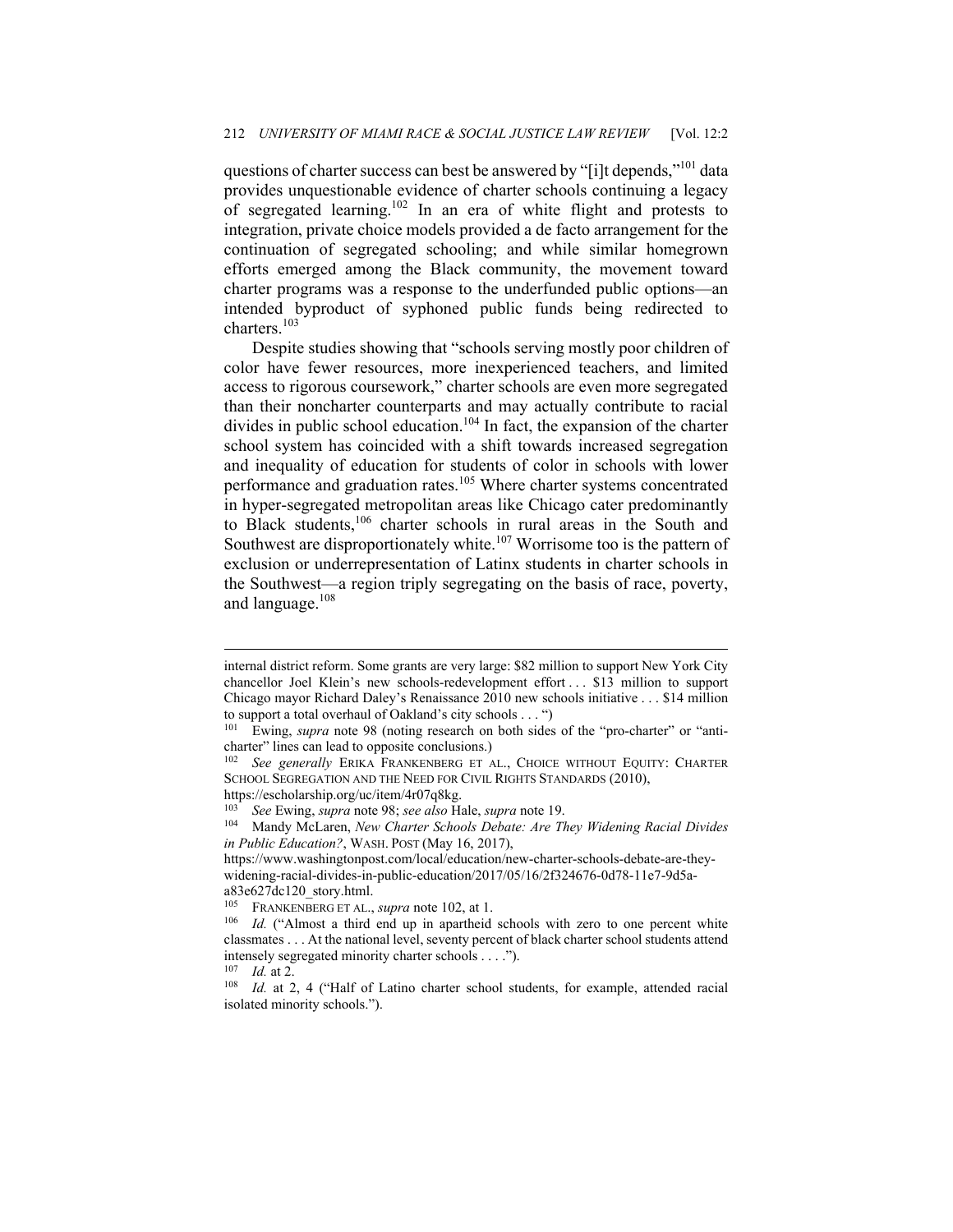The concern goes beyond the psychological and social impacts of having students learn in racially segregated environments.<sup>109</sup> History attests and modern-day data confirm the economic harms associated with separate but unequal funding models.<sup>110</sup> Notably, these harms to low income communities of color come not just from white flight, but from gentrification.111 In cities like Chicago, efforts to redevelop coincided with investments in elite charter and magnet schools targeting white middleclass families in the newly gentrified communities—all at the expense of existing neighborhood schools serving working class students of color.<sup>112</sup>

Under Renaissance 2010 in Chicago—a Gates Foundation fundedprogram<sup>113</sup>—school closures in predominantly low income communities of color served to displace students and destabilize their performance.<sup>114</sup> Ren2010, as it became known, was a public adoption of the school choice model purporting to increase school performance.<sup>115</sup> Its mission, according to its website, was "to increase the number of high quality educational options in communities across Chicago by 2010. . . [by] creat[ing] [new

<sup>109</sup> *See id.* at 7 ("[S]egregation remains durably linked to limited opportunities and a lack of preparation for students of all races to live and work in a diverse society. Minority segregated schools are persistently linked to a wide array of educational and life disadvantages . . . .Students in segregated schools, charter or otherwise, are likely to have limited contact with more advantaged social networks (often linked to information about jobs and higher education) and fewer opportunities to prepare for living and working in a diverse society.").

See id. at 2 (noting that charter schools have neglected to collect basic data such as free lunch recipients, drawing concern that charter schools are subsidizing white flight with the very public funds needed by the students left behind in the now increasingly segregated public school system).

<sup>111</sup> In efforts to remain solvent amid cuts in federal funding, cities—relying increasingly on property tax revenues—became hotspots for public-private partnerships, often at the expense of its poorer residents. Public grants of land and subsidies funneled public tax dollars to developers, whose speculative building raised property values and property taxes alike, pushing out low-income and working-class renters and homeowners. *See* Lipman, *supra* note 20, at 7. 112 *Id.* at 12; *see also* Ali, *supra* note 15, at 103-04 ("The city's outgoing mayor, Rahm

Emmanuel, . . . advanced a three-tiered model and arrangement of schools earmarked as privileged, stable and quality, and subpar. . . . The elite models were designed to mostly service white-middle income family populations. Families that cannot send their children to a top tier school or a quality charter end up leaving the city for greener educational pastures. . . . Hence, this explains why the enrollment in so many of the community schools is low and leads to more school closings. . . . Many of the buildings or campuses are underused, and taxpayers are responsible for footing the bill to pay for gas, water, electricity, internet, and security monitoring systems for empty warehouses.").<br><sup>113</sup> The Gates Foundation's initial contribution to Ren2010 amounted to more than \$11

million. *See Daley Seeks Broad Strategy to Create "High Schools of Tomorrow*,*"* BILL & MELINDA GATES FOUND. (May 2005), https://www.gatesfoundation.org/Ideas/Media-Center/Press-Releases/2005/05/Chicagos-High-Schools-of-Tomorrow. 114 Lipman, *supra* note 20, at 9, 12. 115 *Id.* at 9.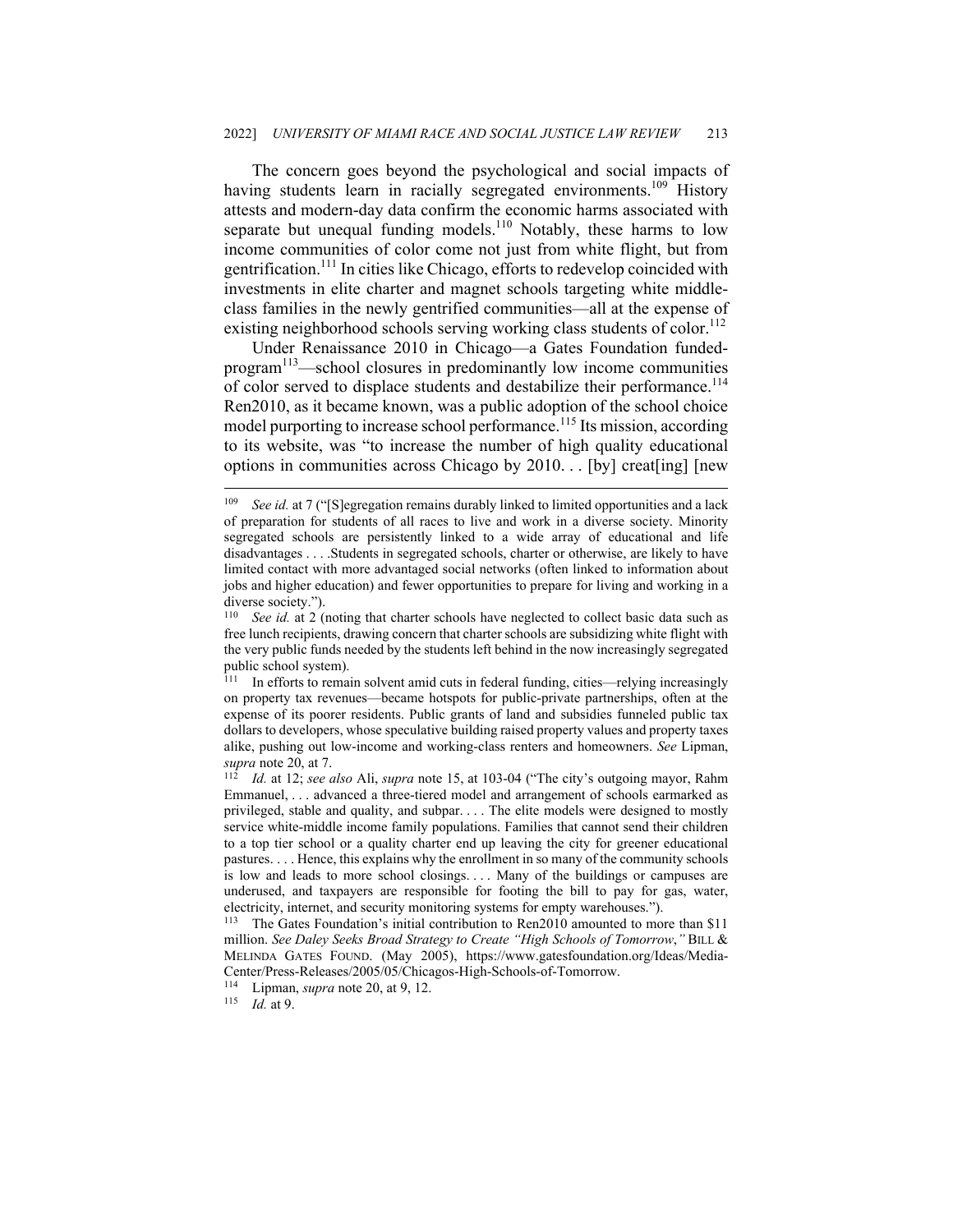schools] through a competitive, community-based selection process which establishes a set of high standards to which every new school will be held accountable."116 This amounted to closing public schools to create one hundred new charter schools by 2010.<sup>117</sup> Ren2010 followed the discourses of efficiency and accountability, where the calculus for school closures was reduced to a cost-benefit analysis.<sup>118</sup> In other words, it relied on test scores and the ratio of students to cubic feet of capacity to determine school closures—actual performance notwithstanding.<sup>119</sup> The introduction of new schools was intended to rebrand the area.120 However, the initiative's folly was in whose benefits were being more heavily weighed and which schools were being closed.<sup>121</sup>

Ostensibly enacted to help low-income communities, the subtext was race; Ren2010 ultimately served as a vehicle for displacement and gentrification, targeting students of color "and their supposed behavioral and attitudinal characteristics [which] resonate with current iterations of racial cultural deficit theories."122 Disinvestment was the tool for closing schools, accountability the means of identifying such schools; in tandem, both enabled "a racialized discourse of failure, probation, and lack of effort . . . [that] constructs African American and Latino schools and communities as deficient."<sup>123</sup> The program intended to provide mixedincome schools with a majority of middle-class students, the implication being that these students could model proper behavior and work ethic to lower-income students of color.<sup>124</sup> And yet the proliferation of these new Chicago schools—such as University of Chicago charter schools, Montessori schools, and magnet schools—came at the expense of working class neighborhood schools whose doors were permanently closed.<sup>125</sup> While these new schools often targeted and benefited white middle class students,<sup>126</sup> lower income students of color lost stability and community, some going to as many as four different schools in three years.<sup>127</sup>

<sup>116</sup> Chicago Public Schools: Renaissance 2010, CHI. PUB. SCHS.,

http://ren2010.cps.k12.il.us/[https://web.archive.org/web/20090509200756/http://ren2010 .cps.k12.il.us/] (last updated Aug. 13, 2008). 117 *See id.* 

<sup>&</sup>lt;sup>118</sup> Lipman, *supra* note 20, at 8-9.

<sup>119</sup> *Id.* at 9.<br><sup>120</sup> *Id.* at 13.<br><sup>121</sup> *Id.* at 12-13 ("[T]he latest round of school closings led to the replacement of several neighbourhood schools serving working class students of color with selective enrollment, high-status magnet schools.").

<sup>&</sup>lt;sup>122</sup> *Id.* at 22 (citing EDUARDO BONILLA-SILVA, RACISM WITHOUT RACISTS (2003)).<br>
<sup>123</sup> *Id.* at 8-9.<br> *Lipman, supra note 20, at 23.*<br>
<sup>125</sup> *Id.* at 12.<br>
<sup>126</sup> *See* cases cited *supra* note 112.<br>
<sup>127</sup> Lipman, *supra*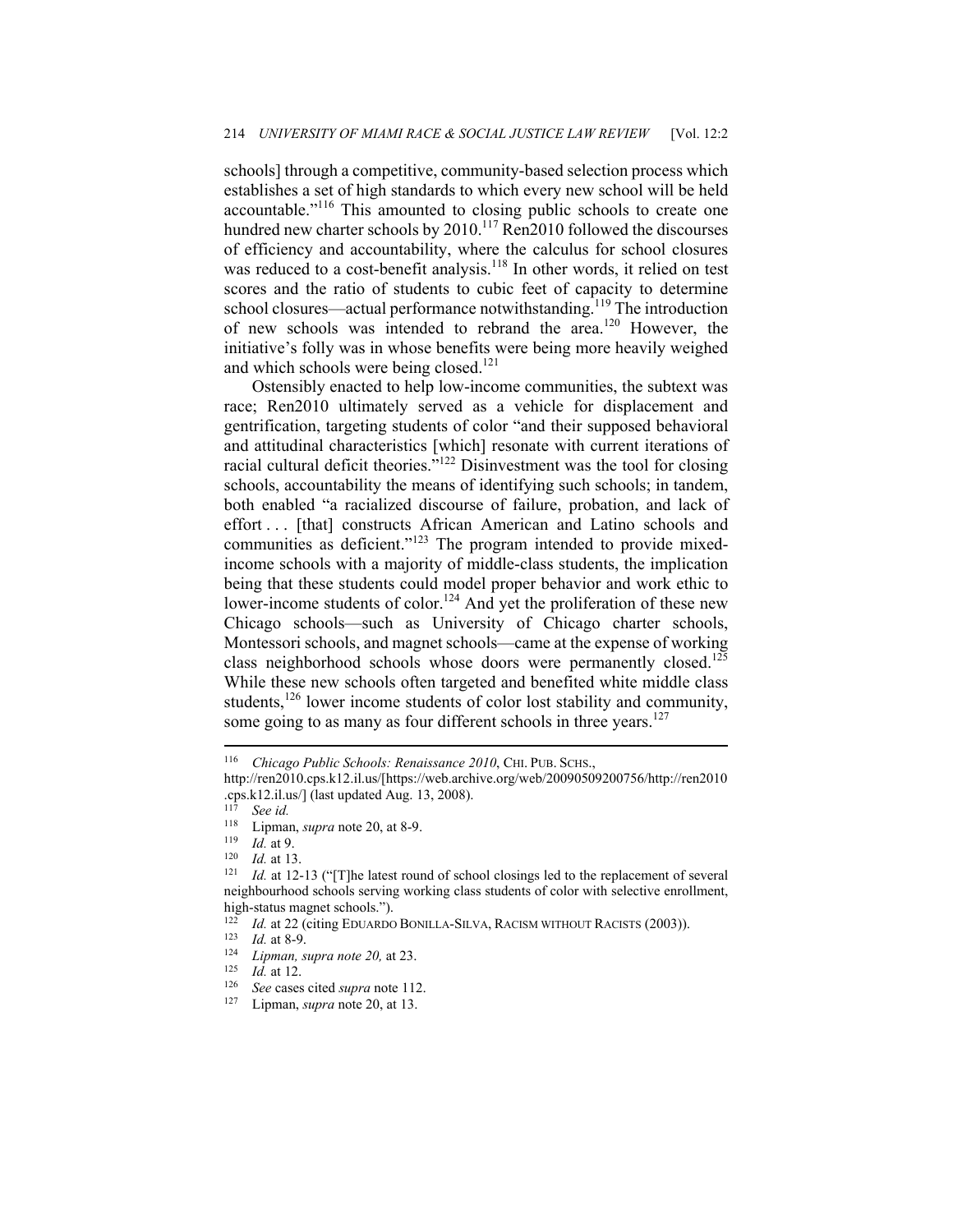Four years into the program, fifty-one schools were closed or consolidated, with fifty-six of the eight-two schools reopened being charters.128 Often times, minority students who were relocated returned to schools academically and demographically resembling those they had just left.<sup>129</sup> Many Black teachers became displaced and experienced pay cuts at their new jobs.130 And families and community members lost their voice—the elimination of Local School Councils removing their only avenue for democratically elected decisionmaking power.<sup>131</sup>

## *C. Teacher Evaluations and Overreliance on Standardized Testing*

Discussion of school closures and student performance translates to another Gates-funded initiative in teacher evaluations. Premised on the concept that failed schools are the province of bad teachers, teacher evaluations were proposed as another means of improving student performance.<sup>132</sup> The Gates Foundation heavily invested about \$215 million in three public school systems and four charter management organizations to incorporate teacher assessment system**s** based on student standardized test scores.<sup>133</sup> In response, educators and assessment experts alike sounded the alarm, claiming use of standardized test performance would be unfair and statistically invalid; some even remarked that better alternatives existed and were being used for measuring teacher

<sup>128</sup> *Id.* at 4. 129 *Id.* at 4. 129 Id. at 19 (sharing that of the displaced public housing students, 84% attended schools with below the average district test scores and 44% were in schools on probation).<br>
<sup>130</sup> Ali, *supra* note 15, at 103.<br>
<sup>131</sup> Lipman, *supra* note 20, at 9 ("Ren2010 eliminates democratically elected Local

School Councils (LSCs) comprised primarily of parents and community members. Their significance extends beyond schools because LSCs are really the only grass roots, democratically elected body with decision making power in public institutions in the city. LSC members are the largest body of elected people of color in the US.").

<sup>132</sup> *See* Marlene Sokol, *Sticker Shock: How Hillsborough County's Gates Grant Became a Budget Buster*, TAMPA BAY TIMES (Dec. 15, 2015), https://www.tampabay.com/news/education/k12/sticker-shock-how-hillsborough-

countys-gates-grant-became-a-budget-buster/2250988/ ("[Gates] could not comprehend why teachers were not rewarded for exceptional results. And as for those whose students continually fell behind, he said, 'they're in the wrong line of work, and they need to find another job.'").

<sup>133</sup> Strauss, *supra* note 39; Valerie Strauss, *Bill Gates Spent Hundreds of Millions of Dollars to Improve Teaching. New Report Says It Was a Bust.*, WASH. POST (June 29, 2018, 10:05 AM), https://www.washingtonpost.com/news/answer-sheet/wp/2018/06/29/billgates-spent-hundreds-of-millions-of-dollars-to-improve-teaching-new-report-says-it-wasa-bust/?itid=lk\_inline\_manual\_22 (noting schools invested an additional \$350 million of their own money).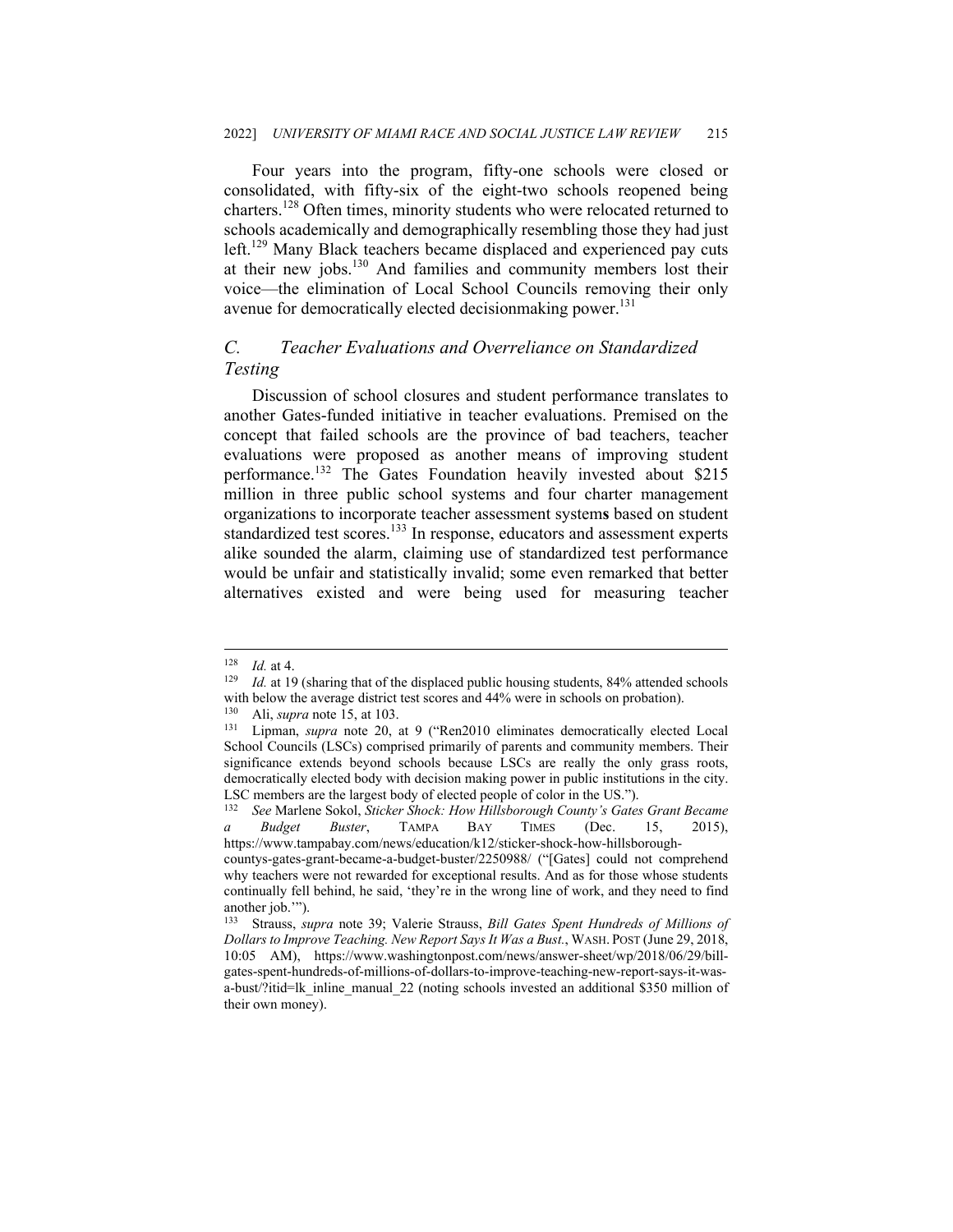competency without reliance on student test scores.<sup>134</sup> Nevertheless, the Gates Foundation persisted, and a majority of states later adopted the teacher evaluation system based on standardized test scores.<sup>135</sup>

The Intensive Partnerships for Effective Teaching (IP) initiative, as it was officially named, marked a shift in Gates Foundation strategy towards comprehensive systemic standards-based school reform efforts cohesive with state and federal education policy.<sup>136</sup> After Gates-funded research determined that the biggest variable for student outcomes was effective teaching, the next step was to scale.<sup>137</sup> The research was seemingly conclusive: with a highly effective teacher, student performance improved.<sup>138</sup> What remained unknown, however, was what made a teacher effective.<sup>139</sup>

The experiment began in 2009 in Hillsborough County in Florida with a seven-year grant of \$100 million.<sup>140</sup> Under Empowering Effective Teachers, the goal was to identify which teachers should be counseled out of the profession while bolstering the remaining new teachers with mentor support.<sup>141</sup> Teacher pay was based largely on students' standardized test scores coupled with observations from peer evaluators and principals.<sup>142</sup> With Gates funding, the schools were expected to pay bonuses to highperforming teachers, institute a teacher evaluation program, and fire "[a]t least 5 percent of tenured teachers . . . for under-performance annually."<sup>143</sup> In exchange, the district agreed to match the funds.<sup>144</sup> Initially, support was high among the union and administration.<sup>145</sup>

 $\frac{134}{135}$  *Id.* 

 $\frac{135}{136}$  *Id.* 

<sup>&</sup>lt;sup>136</sup> TOMPKINS-STANGE, *supra* note 5, at 23.<br><sup>137</sup> Id. at 23-24 (referring to the study conducted by Harvard professor Tom Kane under

the Measures of Effective Teaching Project funded by Gates).<br>
<sup>138</sup> Id. at 24.<br>
<sup>139</sup> Id. (quoting a Gates staff member on the unknown measure for teacher effectiveness).<br>
<sup>140</sup> Times Editorial Board, *Gates Foundation Fai Be Setting America's Public School Agenda*, L.A. TIMES (June 1, 2016, 5:22 PM), https://www.latimes.com/opinion/editorials/la-ed-gates-education-20160601-snap-

story.html.<br><sup>141</sup> Sokol

<sup>&</sup>lt;sup>141</sup> Sokol, *supra* note 132.<br><sup>142</sup> Student performance on standardized exams accounted for 40% of teachers' evaluations. The rest was split between peer evaluators' submitted rubrics—based on teachers' knowledge and class behavior—and principals' evaluations. *See* Valarie Strauss, *Bill Gates Spent a Fortune to Build It. Now a Florida School System Is Getting Rid of It*, WASH. POST (Nov. 3, 2015, 4:00 AM), https://www.washingtonpost.com/news/answersheet/wp/2015/11/03/bill-gates-spent-a-fortune-to-build-it-now-a-florida-school-system-

is-getting-rid-of-it/; *see also* Sokol, *supra* note 132. 143 Times Editorial Board, *supra* note 140; Sokol, *supra* note 132. 144 Times Editorial Board, *supra* note 140.

Strauss, *supra* note 142.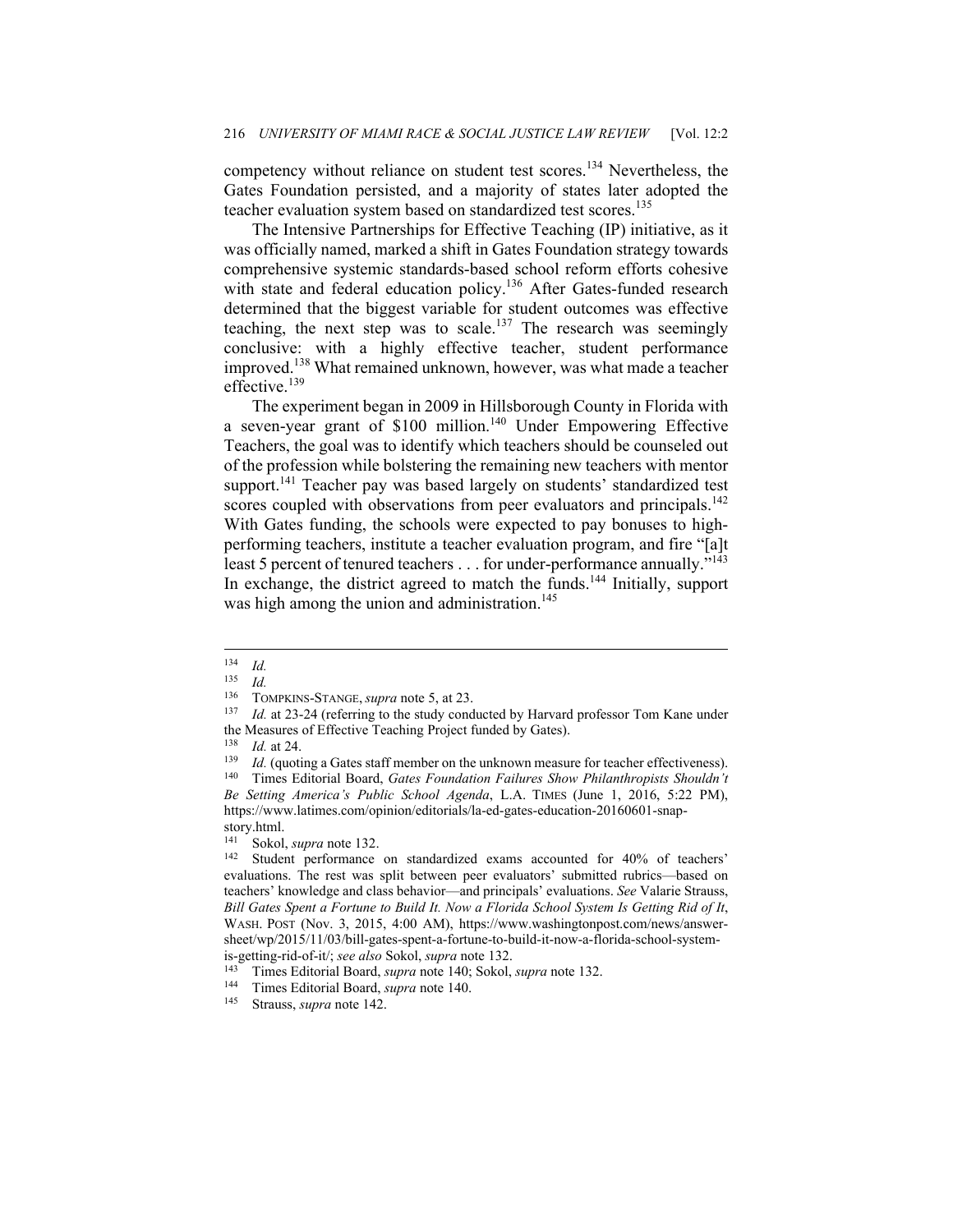However, by 2015, costs had ballooned from implementing a new bureaucratic system of mentors and peer evaluators that did not actually engage with students.146 Raises under the new system added \$65 million annually to district expenses,  $147$  and to cover the new staff<sup>148</sup> and salary schedule, the district dipped into over half of its \$360 million reserve fund.<sup>149</sup> In all, the program's total cost rose from \$202 million to \$271 million—the district's share totaling \$124 million.<sup>150</sup> Adding insult to financial injury, the Gates Foundation withheld the last \$20 million owed "after deciding it [did] not, after all, favor the idea of teacher performance bonuses — a major change in philosophy."151

Doubt of the IP initiative's success spread among educators and administrators alike. Though the mass firings never occurred, fear of dismissal resulted in teachers leaving at twice the designated rate, with non-retirement departures—mostly resignations—almost tripling.<sup>152</sup> And while almost 3,000 employees received raises of over \$8,000 in a single year, a majority of these large raises went to veteran teachers in stable suburban schools.<sup>153</sup> This was contrary to the initiative's stated goal of "channeling better and better-paid teachers into high-needs schools."154 Consequently, the students suffered too: Hillsborough's graduation rate fell to tenth out of Florida's twelve largest school districts; racial and economic achievement gaps remained pronounced, with Black students registering proficiency rates as low as 33 percent on the 2014 Florida Comprehensive Assessment Test; and under-resourced schools continued to be disproportionately staffed by the least experienced teachers.<sup>155</sup> Despite efforts to "spread top teachers around," a student attending a highpoverty high school in Hillsborough was twice as likely as a suburban student to have a teacher under the age of 25 or new to the district.<sup>156</sup>

<sup>146</sup> Sokol, *supra* note 132. 147 Performance bonuses added an additional \$12.7 million in annual expenses. *Id.*

<sup>148</sup> Evaluators and mentors amounted to at least 265 new hires—a staff that did not exist before 2010 and that was eligible for bonuses. *Id.*

<sup>&</sup>lt;sup>149</sup> Strauss, *supra* note 142.<br><sup>150</sup> Sokol, *supra* note 132 (adding that almost \$50 million of the \$271 million was paid to consultants).

 $\frac{151}{152}$  *Id.* 

 $\frac{152}{153}$  *Id.* 

<sup>153</sup> *Id.* 

<sup>154</sup> *Id.* 

 $\frac{155}{156}$  *Id.* 

<sup>156</sup> Sokol, *supra* note 132.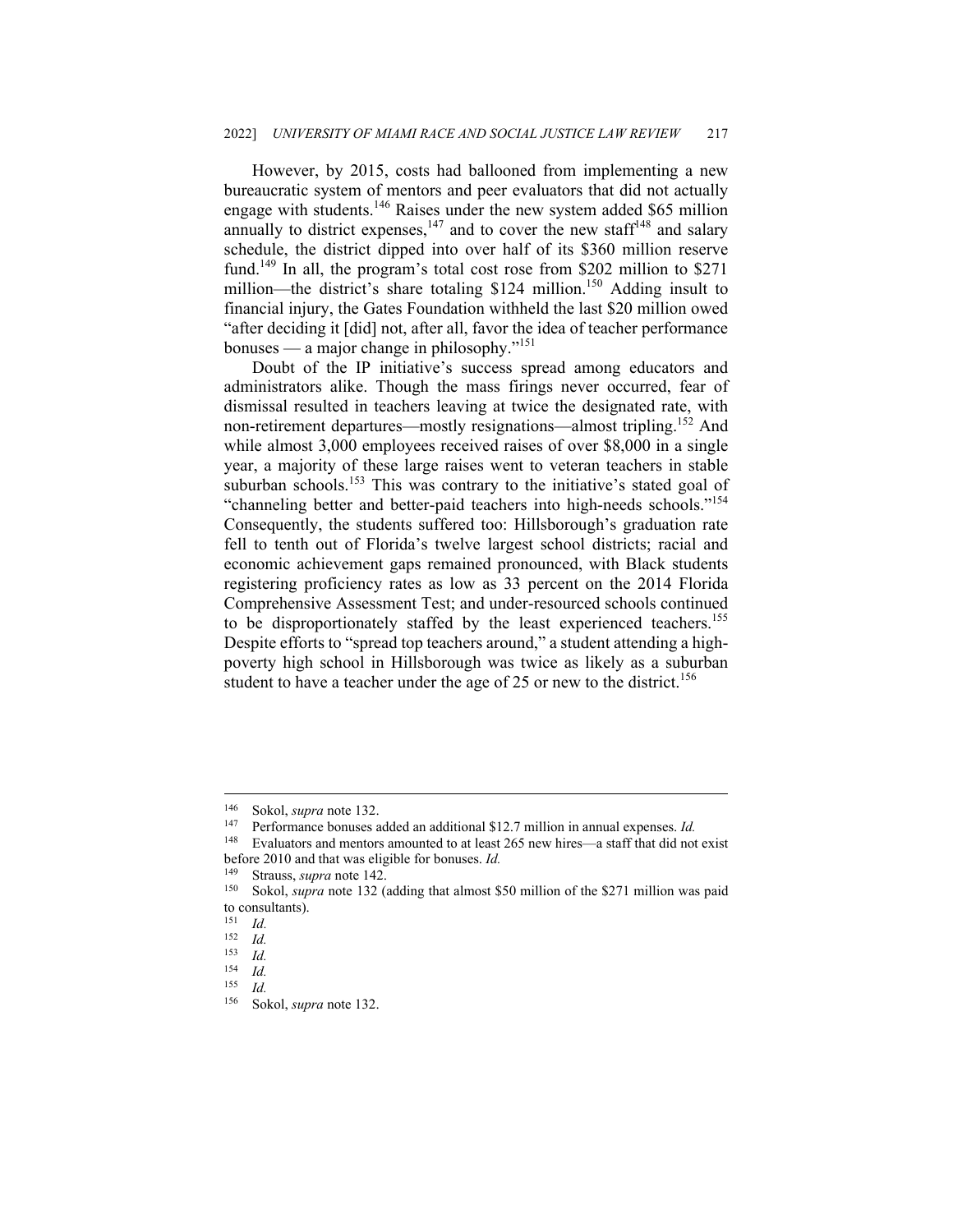#### 218 *UNIVERSITY OF MIAMI RACE & SOCIAL JUSTICE LAW REVIEW* [Vol. 12:2

Ultimately, the teachers were right in their critiques.<sup>157</sup> Irrespective of the plethora of societal factors that contribute to educational outcomes,<sup>158</sup> standardized testing itself has proven a poor indicator of performance.<sup>159</sup> It is a purposeful distortion. Contributing to the system of preordained winners and losers, "[s]tandardized, norm-referenced tests show where any given student ranks in comparison to other students who took the same test—that is, how they compare or refer to the majority or norm[,] [meaning] that there will always be some students scoring low, some scoring high, and many scoring in the middle."<sup>160</sup> Rather than objective, the test is comprised of biases in the questions included or tossed to ensure a distribution of scores that reflects the current distribution.<sup>161</sup> In other words, it reinforces the status quo through stagnation and limited mobility.

In practice, its use gives credence to claims that the test accurately measures student learning, learning means high test performance, and teaching means increasing test scores.<sup>162</sup> If testing for information retention, standardized exams provide "accurate, satisfying answers, answers often drilled and drilled into kids' heads until they produce nearautomatic responses."163 In this vein, teaching has come to resemble "telling" and learning "remembering"—both absent any critical thinking.<sup>164</sup> Individualized learning is not rewarded, but rather is replaced by a narrowed uniform curriculum that favors test preparation over creative lesson plans.165 So as students struggle, teachers lose flexibility in diversifying curriculum—a consequence which only widens the schism between schools for the "elite" and schools for everyone else.<sup>166</sup>

But if learning is to mean understanding, then the standardized testing model falls short. For Socrates, the measure was whether the student was

<sup>157</sup> Strauss, *supra* note 133 ("[A] 2018 report concluded that the teacher evaluation project had failed to achieve its goal of improving student achievement in any significant way.").

<sup>158</sup> *See* Peter Kotecki, *A \$1 Billion Gates Foundation-Backed Education Initiative Failed to Help Students – Here's How the Foundation's Next \$450 Million Project Will Look*, BUSINESS INSIDER (Oct. 8, 2018, 10:53 AM), https://www.businessinsider.com/gatesfoundation-education-initiative-2018-9 ("[T]eachers only account for a relatively small percentage of how students perform. Most of the variance in test scores can be attributed to students' prior performance in a given subject area and their background, such as socioeconomic status. . . .").

<sup>159</sup> *See* KUMASHIRO,*supra* note 6, at 5-7.

 $\frac{160}{161}$  *Id.* 

 $\frac{161}{162}$  *Id.* 

<sup>162</sup> *Id.* at 7.<br>
163 Brady, *supra* note 25, at 212.<br>
164 *Id.*<br>
165 Ali *supra* pote 15 at 106; see

<sup>165</sup> Ali, *supra* note 15, at 106; *see also* KUMASHIRO, *supra* note 6, at 9. 166 KUMASHIRO, *supra* note 6, at 9.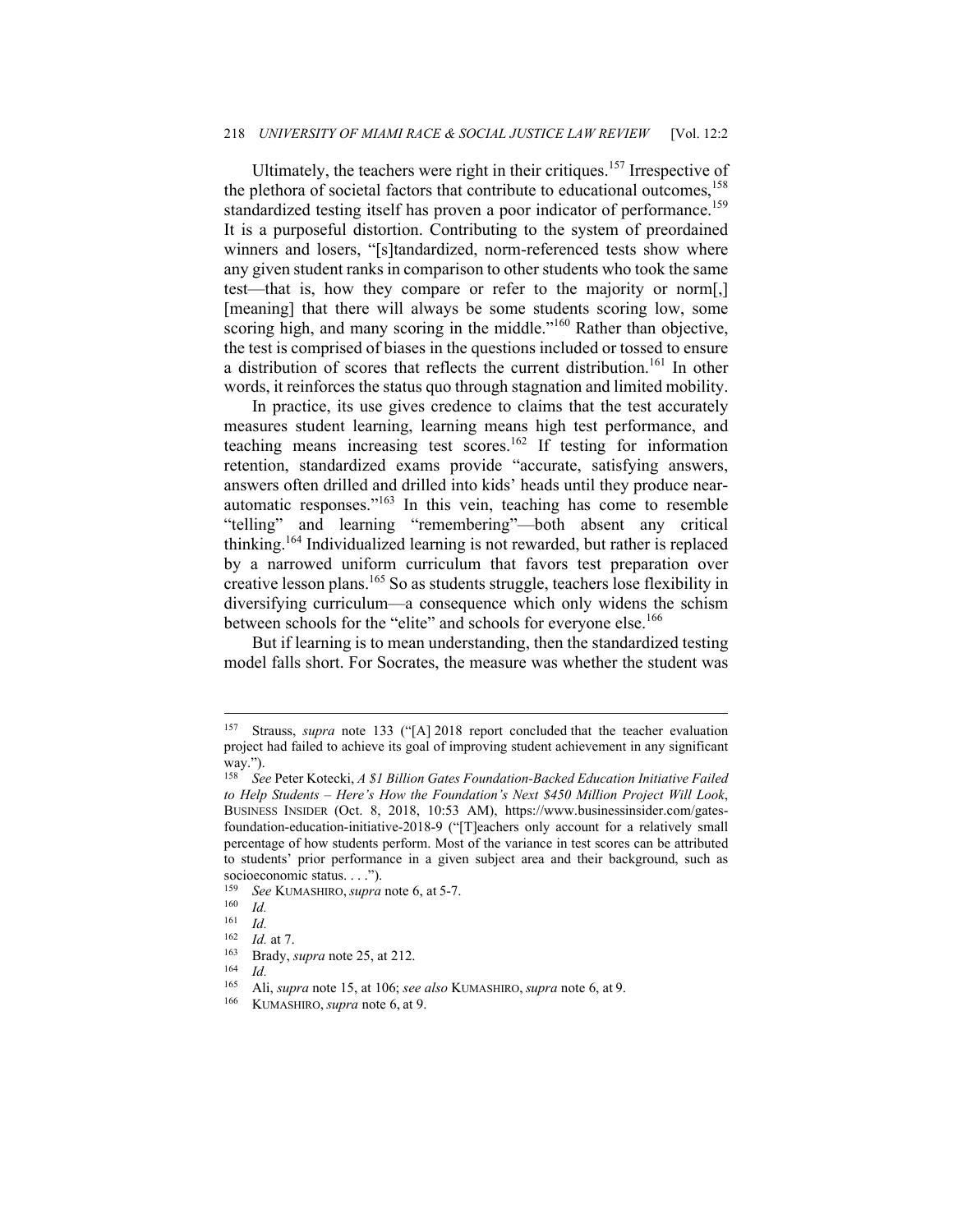making sense of the information.<sup>167</sup> Often, this took the form of cooperative debate and questioning to guide the learner towards logical conclusions.168 However, no standardized, machine-scored test can replicate the assessment of a teacher who has spent the year in direct dialogue with students.<sup>169</sup> Rather than promote inquisitive, creative thinkers, this model serves to mechanize learning; and for the pessimistic minded, this sort of reward system for rote memorization over understanding produces the disciplined, docile, and submissive labor force valued in a capitalist neoliberal market. $170$ 

As for the teachers, their moral victory is no consolation. Gatesbacked reform may have failed in increasing student performance, but it succeeded in decreasing retention of Black teachers in the profession, limiting their employability, suppressing their wages, and assisting in the de-unionization of their industry.<sup>171</sup> School failure became the teacher's failure.<sup>172</sup> Disproportionately brandished with a Scarlet A, Black educators fired from failing or closed schools have been dismissed as unqualified candidates in a job market increasingly catering to charter schools in the wake of public school closures.<sup>173</sup> Unfortunately, such displacement proved unnecessary, a byproduct of a failed system, as later studies of the IP initiative showed no improvement "in the effectiveness of newly hired teachers relative to experienced teachers [and] very few instances of improvement in the effectiveness of the teaching force overall."<sup>174</sup>

<sup>&</sup>lt;sup>167</sup> Brady, *supra* note 25, at 212.<br><sup>168</sup> See The Socratic Method: What It Is and How It Is Used in the Classroom, STANFORD UNIV.: TOMORROW'S PROFESSOR POSTINGS, https://tomprof.stanford.edu/posting/810 (last visited April 21, 2021).

<sup>169</sup> Brady, *supra* note 25, at 212. 170 *Id.*; *see also* Saltman, *supra* note 7, at 6. 171 *See* Ali, *supra* note 15, at 106-07 (providing data on Black educator exodus from the profession—a decline from roughly 40% to 22% over a 5-year period in Ren2010 schools and an approximate 13% decrease nationally); *see also id.* at 107 ("Overall, charter school teachers earn about 10 to 15 percent less than they would at a traditional public school, no matter what their experience . . . .[N]eoliberal policies sanctioned a "low-ball" salary to educators for teaching a mostly black and brown population of learners who too often were forced to transition from closed schools into charter models."); *id.* ("Since neoliberal policy planners during the Bush-Obama eras accused the unions of protecting poor educators who undermined the profession and sanctioned failing as a viable option, charter school spaces would occupy non-unionized professionals who worked more hours at a less pay-rate than their district level peers.").

<sup>172</sup> *Id.* at 108. 173 *Id.* at 103, 106; *see id.* at 108 ("When charter-and-contract schools declare they cannot find any quality black teaching candidates in their application pool, what they are saying is: 'We cannot hire recently fired teachers who happen to be black from failing schools.'"). 174 Brian M. Stecher, et al., *Improving Teaching Effectiveness: Final Report: The Intensive Partnerships for Effective Teaching through 2015-2016*, RAND CORP. 488 (2018), https://www.rand.org/content/dam/rand/pubs/research\_reports/RR2200/RR2242/RAND\_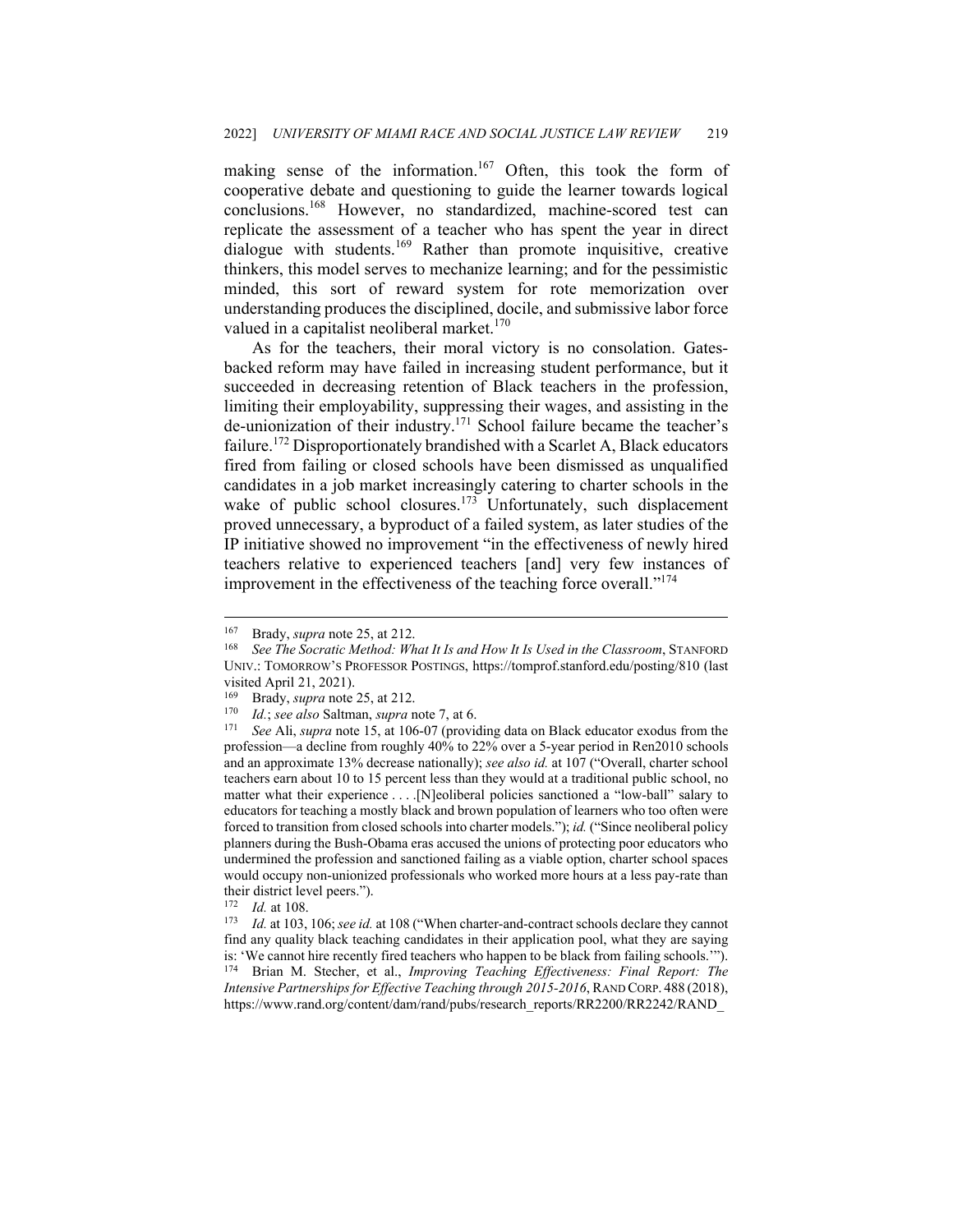### IV. CONSENT TO PLAY: HOW THE SYSTEM IS NORMALIZED

The final question is that least analyzed—"what is the story we tell the losers to get them to want to continue playing?"<sup>175</sup> Given the Gates Foundation's limited success in improving student achievement since its founding in  $2000$ ,  $176$  one must ask how narratives of its work can entrap the unwitting and persuade the less powerful to cooperate.177 One Gates official answered concisely:

> For organizations with our size and with our resources, you can make grants to lots of organizations to promote a certain message not just with government but also with business and with the public, and anybody who cares to look would find very quickly that all of these organizations suddenly singing from the same hymn books are all getting money from the same organization. We fund almost everyone who does advocacy. We have this enormous power to sway the public conversations about things  $\ldots$ <sup>178</sup>

In other words, with everyone on payroll, there is little incentive for public scrutiny or oversight. It follows then that Gates media coverage has been fairly positive.<sup>179</sup> A climate of underfunded public systems and increased public-private ventures has reimagined philanthropists as knights in shining armor for otherwise would-be critics in need of resources and financing. As a consequence, venture philanthropists buy institutional compliance through what educator Michael Klonskey describes as a Faustian deal—public autonomy and decisionmaking in exchange for survival (and much-needed funding).<sup>180</sup>

However, this survival comes at a cost for individuals—in particular, people of color. Tacit acceptance of privatization and marketization

RR2242.pdf (a 526-page report analyzing the effectiveness of the Gates Foundation's Intensive Partnerships for Effective Teacher program). 175 KUMASHIRO, *supra* note 6, at 5. 176 *See* Barkan, *supra* note 28 (detailing failed school reform initiatives); Strauss, *supra* 

note 133 (Gates' admission to failures).

<sup>177</sup> *See* TOMPKINS-STANGE, *supra* note 5, at 6-7 (recording one Gates' staffer as saying, "there's a reverence and a belief that the foundation just knew so much more than anyone else, and a bowing of power.").

<sup>178</sup> *Id.* at 116-17 (internal quotations omitted); *see also* Sally Ho, *AP Analysis Shows How Bill Gates Influences Education Policy*, AP (May 16, 2018), https://apnews.com/article/a4042e82ffaa4a34b50ceac464761957 (explaining how the Gates Foundation funding model is to finance policy work, research, national advocacy groups, community leaders, unions, and the media—mainstream and niche). 179 RECKHOW, *supra* note 11, at 4. 180 Klonskey, *supra* note 40, at 32.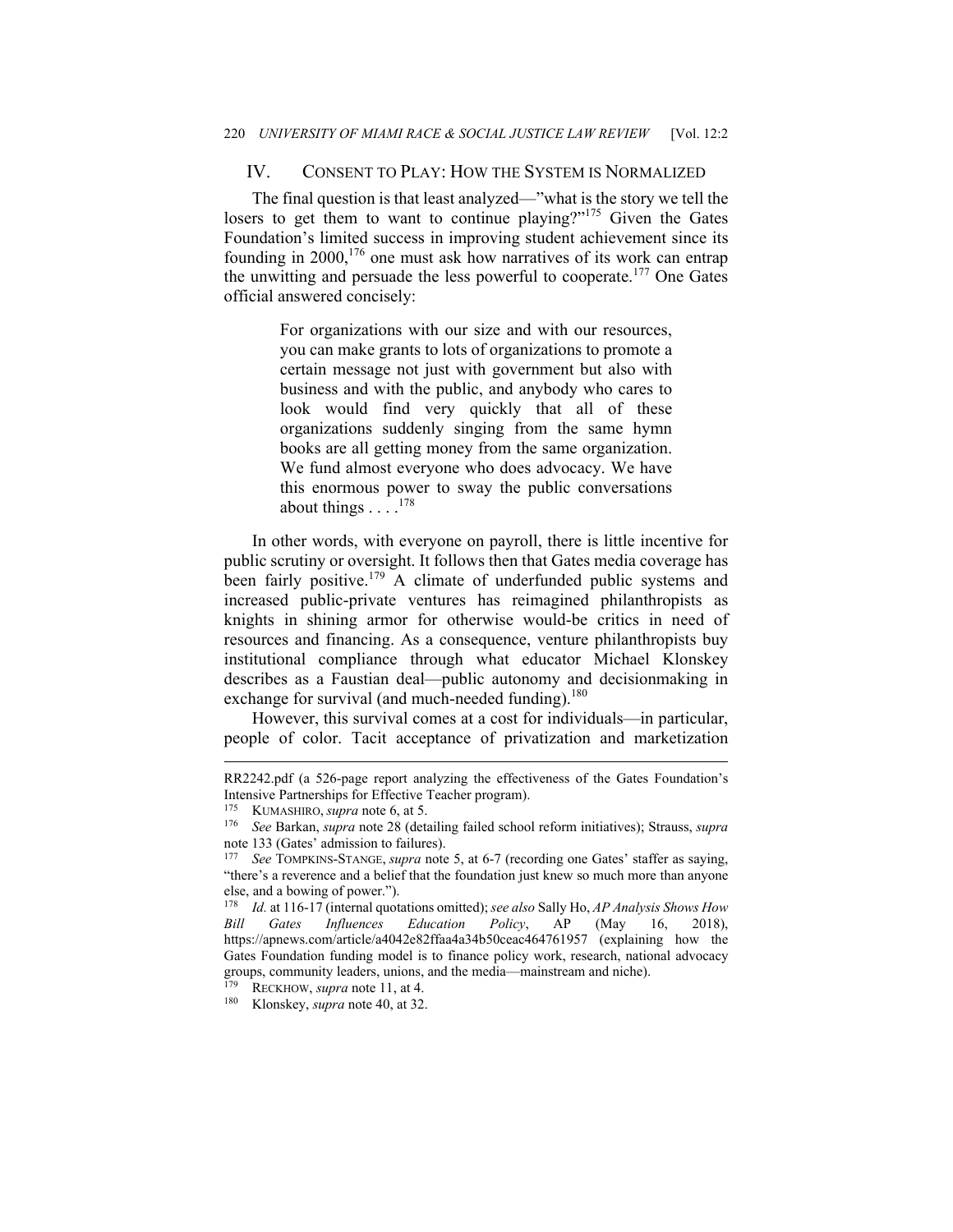redirects public policy from structural reform (like economic redistribution) to behavior modification, shifting blame for the root causes of poverty, racism, housing insecurity, and school failure from the state onto the people.181 For minority and lower-income communities, this neoliberalist discourse diminishes experiences of racism, poverty, and inequality as nonsystemic or attributable to personal fault.<sup>182</sup>

When "grit"<sup>183</sup> is sold in the educational context, the fabled tale of overcoming the trauma of poverty "through learned self-control and submission to authority within the school" becomes normalized.<sup>184</sup> The danger lies in the promise of subjective control and agency: the idea that "cultural pathologies" can be cured by extraordinarily good behavior.<sup>185</sup> Where race has been systemically linked to poverty<sup>186</sup> and poverty to worsened student performance,  $187$  any suggestion that success may be attained by individual merit alone falls flat.<sup>188</sup> But the current system regurgitates the myth and "function[s] primarily to undermine the ability of individuals to think critically, imagine the unimaginable, and engage in thoughtful and critical dialogue [or] [p]ut simply, to become critically informed citizens of the world."189 Repeated enough, the paradigm of deserving and undeserving people becomes internalized.

Ultimately, the increasing acceptance of venture philanthropists and their neoliberalist logic leads to anti-democratic outcomes. Gates Foundation grants seemingly support a system of choice through charters

<sup>181</sup> *See Lipman, supra* note 20, at 23.<br>
182 *See id.*<br>
183 Saltman, *supra* pote 22, at 43 ("C

<sup>183</sup> Saltman, *supra* note 22, at 43 ("'Grit' is a pedagogy of control that is predicated upon a promise made to poor children that if they learn the tools of self-control and learn to endure drudgery, they can compete with rich children for scarce economic resources.").  $\frac{184}{185}$  *Id.* 

<sup>185</sup> *Id*. at 44; *see also* Ta-Nehisi Coates, *The Case for Reparations*, ATLANTIC (June 2014), https://www.theatlantic.com/magazine/archive/2014/06/the-case-for-reparations/361631/. 186 *See id*. ("Instead, the concentration of poverty has been paired with a concentration of melanin.); *see also The Economic State of Black America in 2020*, U.S. SENATE JOINT ECON. COMMITTEE 18 (2020), https://www.jec.senate.gov/public/\_cache/files/ccf4dbe2- 810a-44f8-b3e7-14f7e5143ba6/economic-state-of-black-america-2020.pdf ("Race is highly linked to income and wealth, and therefore many poor neighborhoods are also Black neighborhoods. The most impoverished families most often live in the poorest neighborhoods with the worst schools . . . .") [hereinafter *The Economic State*]. 187 *The Economic State*, *supra* note 186, at 18 ("Concentrated poverty leads to weak

student performance.").

<sup>188</sup> *Id.* at 19 ("As a result of segregation, many Black Americans are held back by wide differences in school quality. This is a powerful determinant of economic outcomes, undermining the notion that every American has roughly the same chance of achieving economic success.").<br><sup>189</sup> Saltman, *sunra* 1

<sup>189</sup> Saltman, *supra* note 22, at 44 (citing Henry A. Giroux, *The Disimagination Machine and the Pathologies of Power*, 21 SYMPLOKE 257, 263 (2013)) (internal quotations omitted).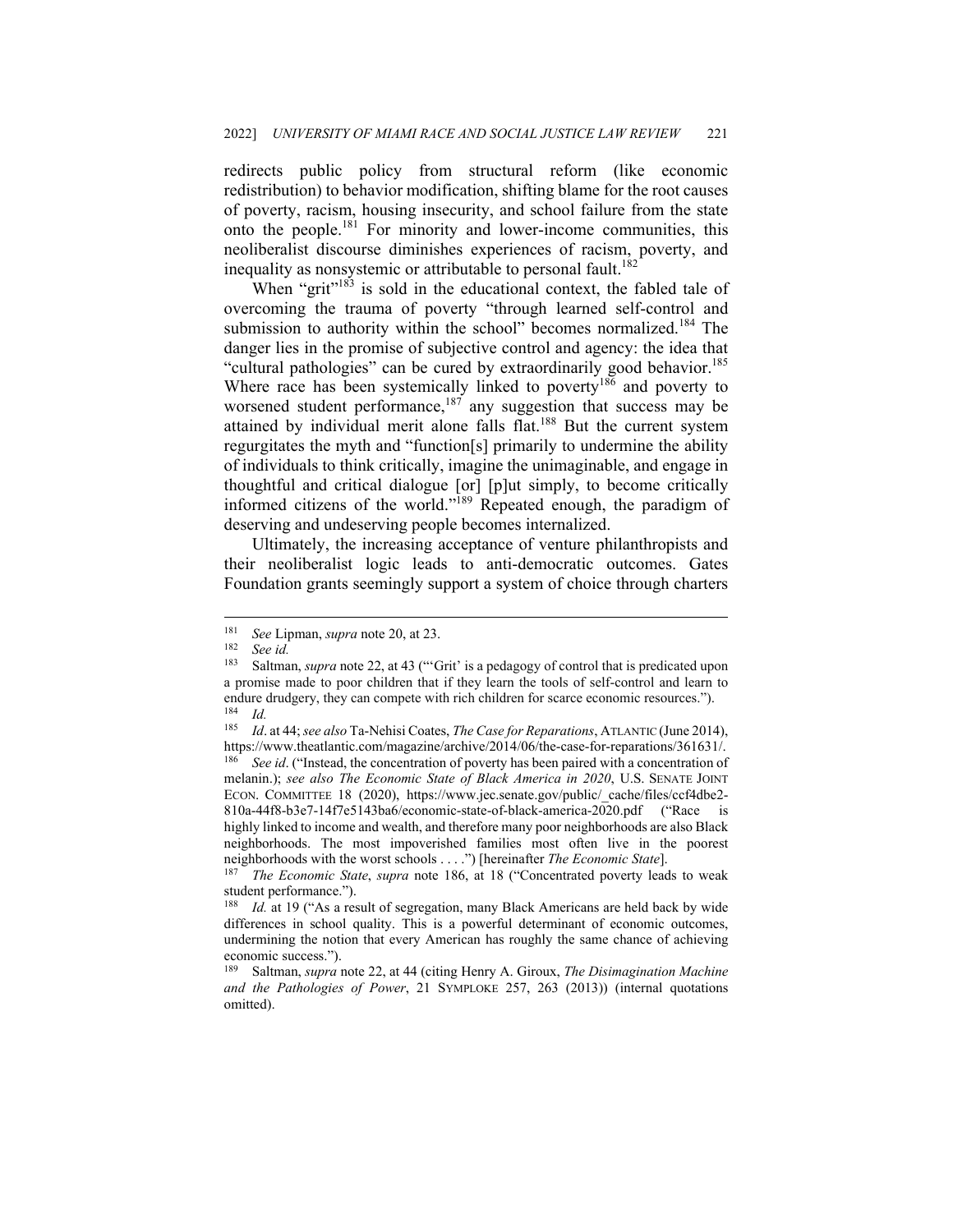and teacher ratings. The introduction of choice in education "facilitate[s] a shift from collectivism to individualism, from a view that a common school is desirable to one that encourages parents/consumers to shop around and maximize their children's opportunities of enjoying an 'uncommon' education."<sup>190</sup> However, contextualizing education as a commodity—as opposed to the public good it is—results in democratic participation being supplanted by "market freedom."<sup>191</sup> Rather than provide critical deliberation and debate among community members, marketization of Gates-funded initiatives has limited options through selective school closures and school openings.<sup>192</sup> Public school systems have funds syphoned, are labelled as failing, and present a continued legacy of racialized educational disparities.

The freedom of choice is thus illusory—students and parents may "choose," but they are not meant to choose strong collective institutions.<sup>193</sup> As it stands, taxpayers contributing to 99% of the K-12 education budget are beholden to a narrative of choice—or "false advertising for a faulty product"—from unelected philanthropists.<sup>194</sup> And the philanthropists? In discovering a tax haven for wealth accumulation in the guise of charitable contributions,<sup>195</sup> they have "cement[ed] hegemony by producing consent for conservative economic arrangements and educating citizens to comprehend civil society in ways compatible with ruling-class interests."<sup>196</sup>

## V. PLAYER OVERRIDE: DECOMMISSIONING THE GAME FOR DEMOCRATIC OUTCOMES

To dismantle the fallacy, one must start by questioning the logic of philanthrocapitalism in the education system. Foundations adopt the role of the "honest broker," trading on output legitimacy—"the extent to which they produce impactful, efficient, and effective policy change"—rather

<sup>190</sup> Lipman, *supra* note 20, at 30 (quoting Roger Dale, *The Thatcherite Project in Education: The Case of the City Technology Colleges*, 9 CRITICAL SOC. POL'Y 12-13 (1989)).

<sup>191</sup> Blakely, *supra* note 30. 192 *See id.* 

 $\frac{193}{194}$  *Id.* 

<sup>194</sup> *See* Barkan, *supra* note 28.

<sup>195</sup> *See* Charles Piller et al., *Dark Cloud over Good Works of Gates Foundation*, L.A. TIMES (Jan. 7, 2007 12:00 AM), https://www.latimes.com/archives/la-xpm-2007-jan-07 na-gatesx07-story.html (noting the Gates Foundation grants at least 5% of its worth annually to avoid paying most taxes); *see also* Saltman, *supra* note 7, at 8 ("For every ten dollars givens by the Gates Foundation, four dollars is lost from the public wealth in taxes.").

<sup>196</sup> Saltman, *supra* note 7, at 7.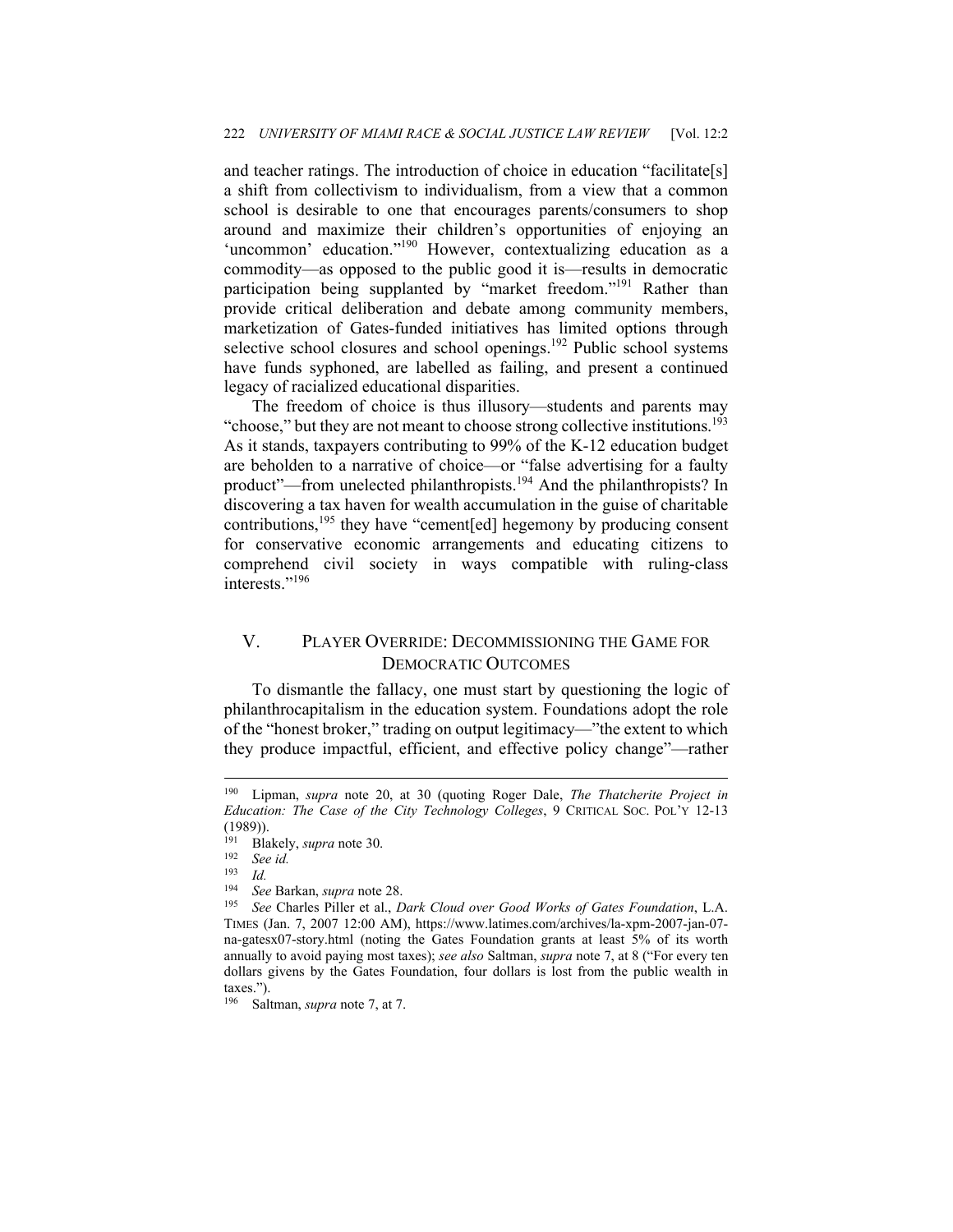than input legitimacy—"the extent to which they reflect the representative or authentic views of the public."<sup>197</sup> The problem is that education reform is neither a neglected nor tractable cause.<sup>198</sup> Government expenditures alone in K-12 public schools amounted to \$739 billion (or \$14,439 per pupil) in 2016-2017, a 20% increase from 2000-2001.<sup>199</sup> From an investment standpoint, adding private financing to an unneglected cause proves illogical; the funding is duplicative and results in diminished marginal returns.<sup>200</sup> And despite the substantial investments, there is no expert consensus on what works.<sup>201</sup> Consequently, the spending is not additive; it is discordant.<sup>202</sup> Billions are spent, policies are hotly contested, and the status quo remains to be changed. $203$ 

What then is the return sought from philanthropic investments in education? Examining the motivation of elite concern provides three alternative avenues.  $204$  One is that those in power are making the best use of their fortunes within the confines of structural inequities outside of their control; the world is what it is, but they are helping.<sup>205</sup> This explanation, however, is far too charitable in characterizing elites as passive actors.

The second avenue is less fatalistic, critiquing elites as "shirking the duty of more meaningful reform"; their reform is well-intentioned, but focuses on the symptoms of inequity rather than the root causes.<sup>206</sup> Investments in smaller schools, charter schools, and teacher evaluations seem to corroborate this view: smaller schools, intended to provide more intimate learning environments, did not address the poverty of students who slept in Manual High School's basement; $^{207}$  charter schools, meant to foster educational innovation, did not offer job and housing security to residents of Chicago's increasingly segregated and gentrified neighborhoods;208 and the teacher evaluation system, envisioned as the answer to student achievement gaps, did not resolve the economic

 $\frac{203}{204}$  *Id.* 

<sup>&</sup>lt;sup>197</sup> TOMPKINS-STANGE, *supra* note 5, at 6-7.<br><sup>198</sup> Dylan Matthews, *Billionaires are Spending their Fortunes Reshaping America's Schools. It isn't Working.*, VOX (Oct. 30, 2018, 9:30 AM), https://www.vox.com/futureperfect/2018/10/30/17862050/education-policy-charity.

<sup>&</sup>lt;sup>199</sup> U.S. Department of Education, *The Condition of Education 2020*, NAT'L CTR. FOR EDUC. STAT., https://nces.ed.gov/programs/coe/indicator\_cmb.asp (last updated April 2020).

<sup>200</sup> Matthews, *supra* note 198. 201 *Id.* 

 $\frac{202}{203}$  *Id.* 

ANAND GIRIDHARADAS, WINNERS TAKE ALL: THE ELITE CHARADE OF CHANGING THE WORLD 7-8 (2018).<br><sup>205</sup> *Id.*<br><sup>206</sup> *Id* 

 $\frac{206}{207}$  *Id.* 

<sup>207</sup> *See* Sherry, *supra* note 62; *see generally supra* Part A*.*

<sup>208</sup> *See generally supra* Part B*.*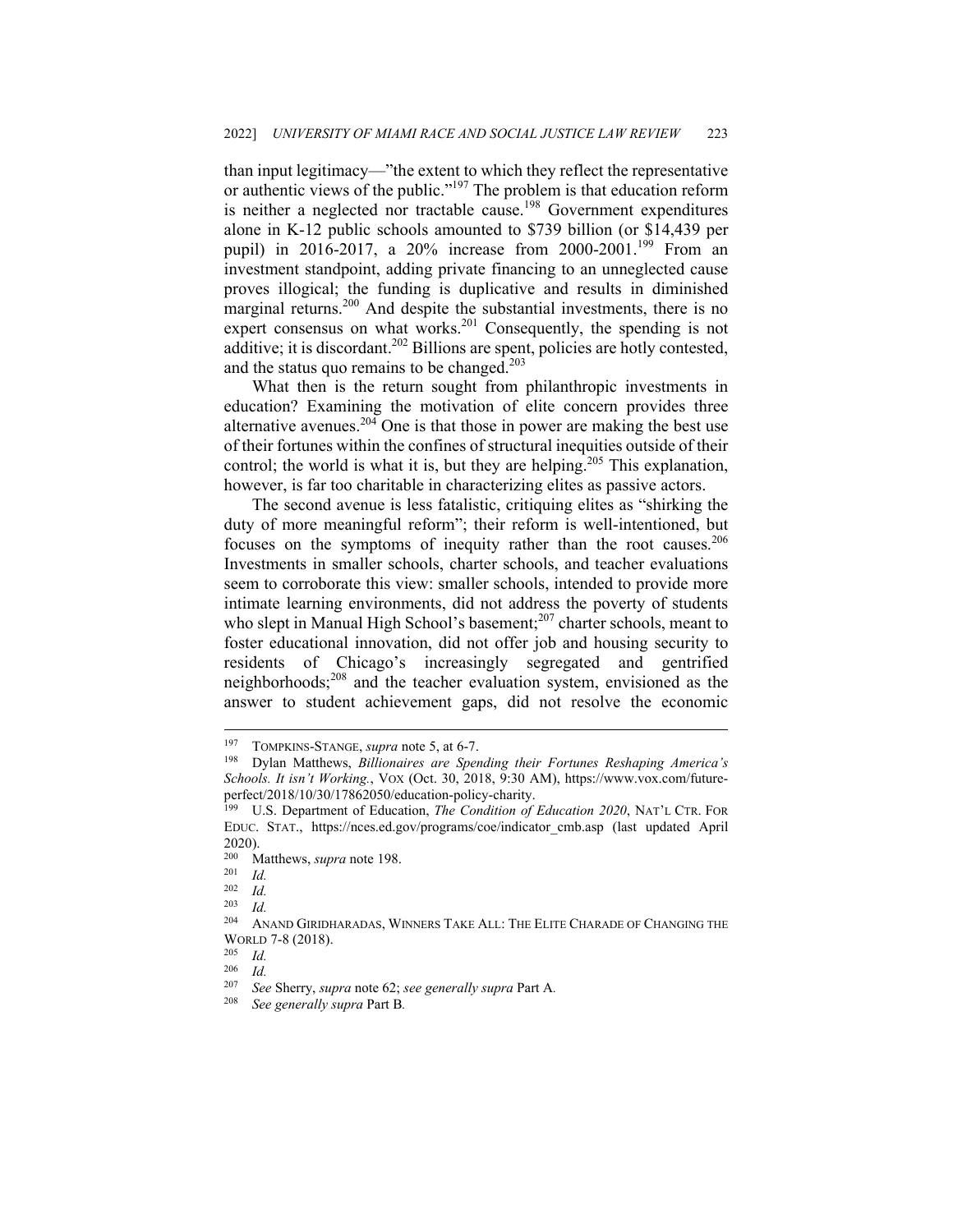disparities between urban and suburban communities in Hillsborough County.209

However, this approach wholly ignores elites' contributions to the root causes. Following President Reagan's decree that "the government is not the solution to our problem; government is the problem,"210 elite philanthropists have stoked public distrust of public institutions.<sup>211</sup> Their push for public school closures has exacerbated existing economic inequalities through the resulting job losses, educational disruptions, and community displacement; the irony is that this predominantly harmed poorer minority communities—their intended beneficiaries.<sup>212</sup> Worse vet, in the case of the Gates Foundation, grant money has been generated from "holdings in many companies that have failed tests of social responsibility because of environmental lapses, employment discrimination, disregard for worker rights, or unethical practices."<sup>213</sup> If profits are derived from investing in societal harms, the assumption of good intent begins to flounder.

The third view provides perhaps the best conception of elite concern: by appointing themselves as leaders of social change, elites avoid disrupting a status quo that serves them.<sup>214</sup> In this manner, public solutions are often set aside and replaced by private and voluntary half-measures.<sup>215</sup> The resort to school reform measures that merely address the symptoms of inequity demonstrate as much. Poverty is one of the biggest contributors to the racial achievement gap in schools, $216$  and studies have shown that "the gap in cognitive, physical, and social development between children in poverty and middle-class children is set by age three."<sup> $217$ </sup> Educational

<sup>209</sup> *See generally supra* Part C; *see also* WILLIAM AYERS & THERESE QUINN, *Foreword* in BAD TEACHER!: HOW BLAMING TEACHERS DISTORTS THE BIGGER PICTURE xii (2012) ("Let's say we did fire all the bad teachers, however defined or described. What then? Did classes suddenly become smaller, schools better resourced? Is outdoor playtime in place and obesity a thing of the past? Are kids now focused and engaged? Is poverty eliminated and health insurance available to them? Are guns and drugs out of their communities, and their local libraries open every day?").<br><sup>210</sup> GERINIARADAS, sunta pote 204.

<sup>210</sup> GIRIDHARADAS,*supra* note 204, at 18. 211 *Id.* at 6. 212 *See generally supra* Part III.

Piller, *supra* note 195 (noting that 95% of the Gates Foundation's worth is invested in a highly diversified portfolio—including known polluters such as Mondi, BP, and Royal Dutch Shell—with the aim of providing a self-sustaining fund for its grant-making).<br>
<sup>214</sup> GIRIDHARADAS, *supra* note 204, at 7.<br>
<sup>215</sup> *Id.*<br>
<sup>216</sup> *See The Economic State supra* note 186, at 18 ("Secrecated districts hav

<sup>216</sup> *See The Economic State*, *supra* note 186, at 18 ("Segregated districts have large achievement gaps, not solely due to the racial composition of the student body, but because poverty makes it difficult for students to excel at school . . . .The children at these [highpoverty] schools come from high-stress environments, surrounded by more crime and violence than affluent White children, adding extra barriers to achievement."). 217 Barkan, *supra* note 28.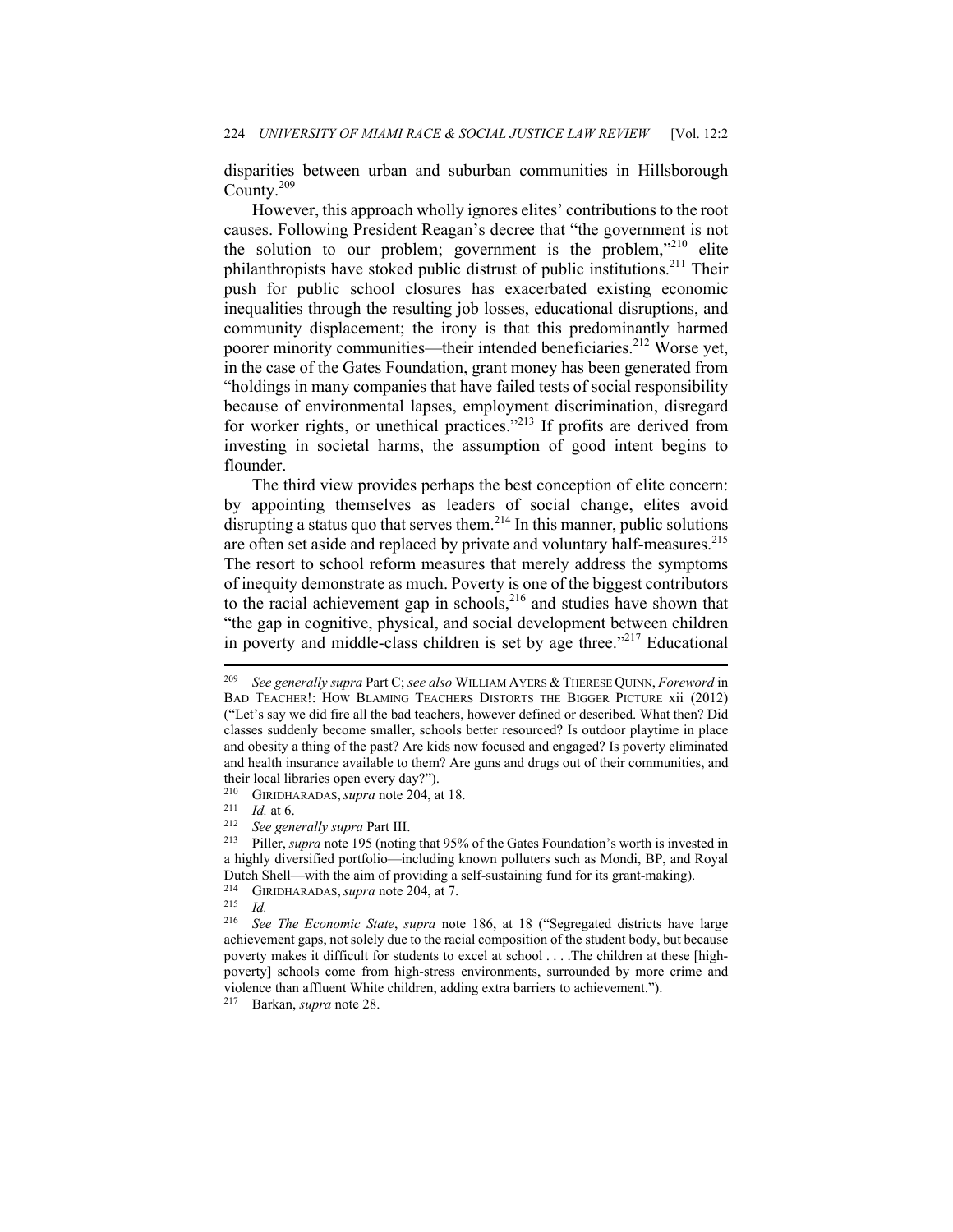attainment is not merely determined by what students confront at the schoolhouse door, but by a plethora of other societal factors including "poor physical conditioning[,] teenage work and family demands[,] population mobility[,] hunger[,] [and] social class differences."<sup>218</sup> Yet, reform movements have turned their eyes to the "ills" of public schools, a move that has proven to be premised in a lie. $2^{19}$ 

Educational philanthropy truly intending to effect change would make steps toward eradicating poverty. But in a system that has rewarded the elites, it is not in their best interest to adopt such a policy:

> Because they are in charge of these attempts at social change, the attempts naturally reflect their biases. The initiatives mostly aren't democratic, nor do they reflect collective problem-solving solutions. Rather, they favor the use of the private sector and its charitable spoils, the market way of looking at things, and the bypassing of government. They reflect a highly influential view that the winners of an unjust status quo—and the tools and mentalities and values that helped them win—are the secret to redressing the injustices.<sup>220</sup>

Consequently, we cannot task the victors with reforming a system from which they benefit. But if philanthrocapitalism is not the answer, what is?

<sup>218</sup> Brady, *supra* note 25, at 208-09; *see also* Toluse Olorunnipa & Griff Witte, *George Floyd's America: Born with Two Strikes: How Systemic Racism Shaped Floyd's Life and Hobbled his Ambition*, WASH. POST, https://www.washingtonpost.com/graphics/2020/national/george-floyd-america/systemicracism/ (last updated Oct. 8, 2020, 7:47 AM) ("Yet, Black families also have just over onetenth the wealth of the typical White household, a gap that has persisted for decades. The Black unemployment rate has consistently been double that of Whites, putting African Americans in recessionary territory even when other Americans are experiencing a boom. And the gap in homeownership is wider than it was a half-century ago. In recent years, unequal treatment in the criminal justice system has stirred the most passion. Black citizens are incarcerated at six times the rate of Whites. They are also more than twice as likely to be killed during interactions with police . . . ).

<sup>219</sup> Barkan, *supra* note 28 ("Two of the three major international tests—the Progress in International Reading Literacy Study and the Trends in International Math and Science Study—break down student scores according to the poverty rate in each school. The tests are given every five years. The most recent results (2006) showed the following: students in U.S. schools where the poverty rate was less than 10 percent ranked first in reading, first in science, and third in math. When the poverty rate was 10 percent to 25 percent, U.S. students still ranked first in reading and science. But as the poverty rate rose still higher, students ranked lower and lower.").

<sup>220</sup> GIRIDHARADAS,*supra* note 204, at 5.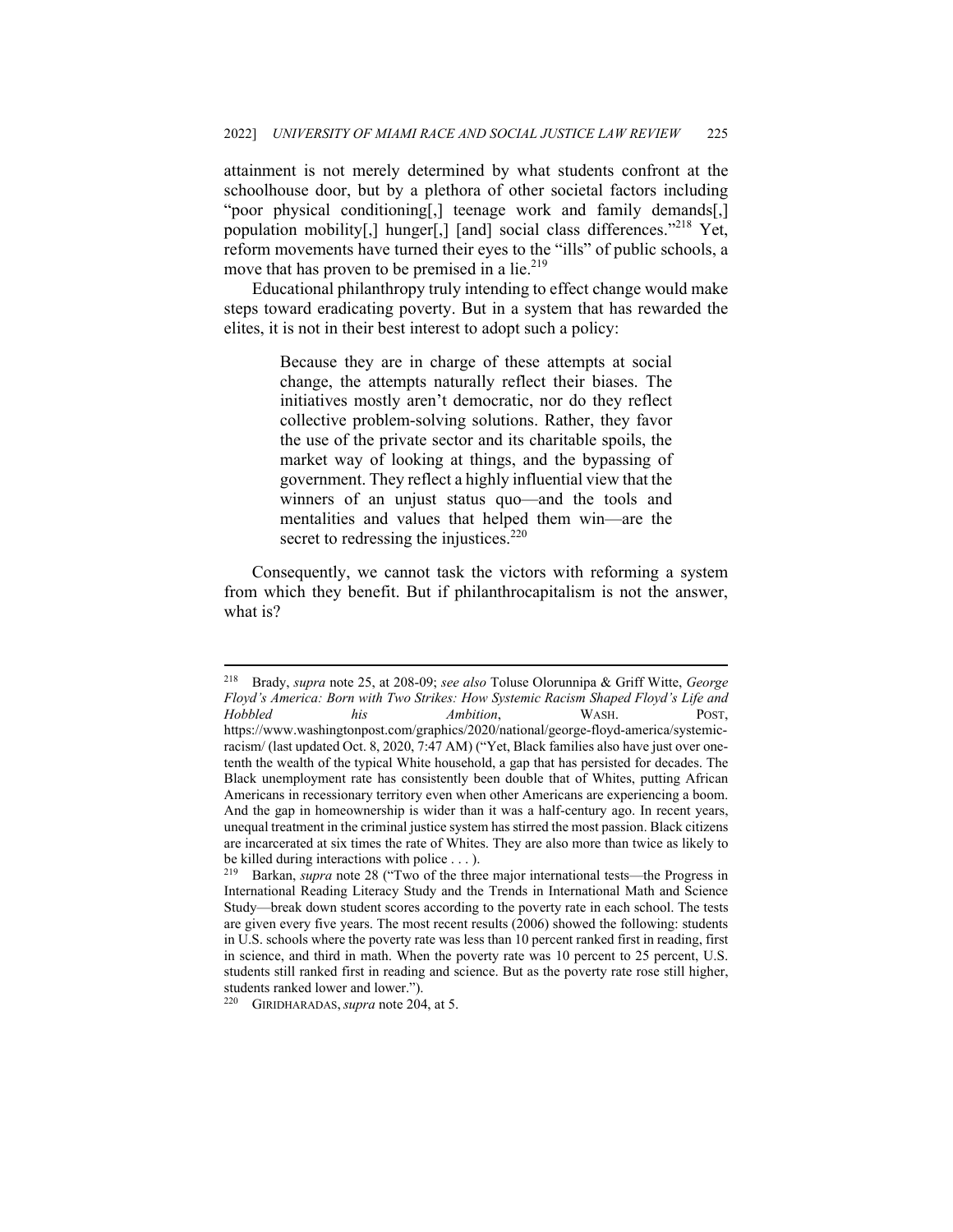#### 226 *UNIVERSITY OF MIAMI RACE & SOCIAL JUSTICE LAW REVIEW* [Vol. 12:2

The solution lies in the "problem" neoliberalist thinking sought to alleviate: public institutions. Preoccupation with school readiness has reframed the state's role from providing for children's welfare, upbringing, and living conditions to setting academic standards and curriculum.221 However, empirical comparisons propose that, as between offering free preschool and subsidizing family income, the latter is a more cost-effective investment towards improving student performance.<sup>222</sup> The idea is not to favor financing family support over school readiness;<sup>223</sup> rather, it is to recognize the state's unique role in being able to alleviate the burdens of poverty, hunger, and neglect in tandem with its curriculum setting.<sup>224</sup> With robust regulatory and taxing powers, the state is best situated to scale relief to the masses—such as through tax credits, $225$ financial subsidies, and safety regulations over housing, food, and childcare services.<sup>226</sup>

Restoration of faith in public institutions is but one step in the process of deconstructing the current system. The other is the reintroduction of democratic participation. Where market freedom conflicts with democratic involvement, the formation of shared collective action through government bodies or unions has been stymied.227 Consequently, for government reform to succeed, control over the use of educational spending should be completely ceded to the public.<sup>228</sup> This amounts to "end[ing] tax breaks for foundations[,] erecting a wall between giving and the use of money for education as part of a larger movement against business driven, antipublic educational reform[,] [and] stop[ping] the application of economism to educational reform." $229$  By allowing the

<sup>221</sup> *See* Grover J. "Russ" Whitehurst, *Family Support or School Readiness? Contrasting Models of Public Spending on Children's Early Care and Learning*, BROOKINGS (Apr. 28, 2016),https://www.brookings.edu/research/family-support-or-school-readinesscontrasting-models-of-public-spending-on-childrens-early-care-and-learning/. 222 *Id.* 

<sup>&</sup>lt;sup>223</sup> *Id.* at 3 ("[The framing of family support vs. school readiness"] is a matter of emphasis rather than mutual exclusivity. In other words, expenditures that have a primary goal of strengthening and supporting families in carrying out their responsibilities as parents need not and should not ignore children's development, including children's cognitive and social-emotional readiness for school. But in a family support model school readiness is one branch on the tree, not the trunk.").<br> $224 \text{ So } id$ 

<sup>224</sup> *See id.* 

Id. (for example, the Earned Income Tax Credit which boosts the income of lowincome parents of young children).<br> $^{226}$  See id

<sup>226</sup> *See id.* 

<sup>227</sup> Blakely, *supra* note 30. 228 Saltman, *supra* note 7, at 17-18. 229 *Id.*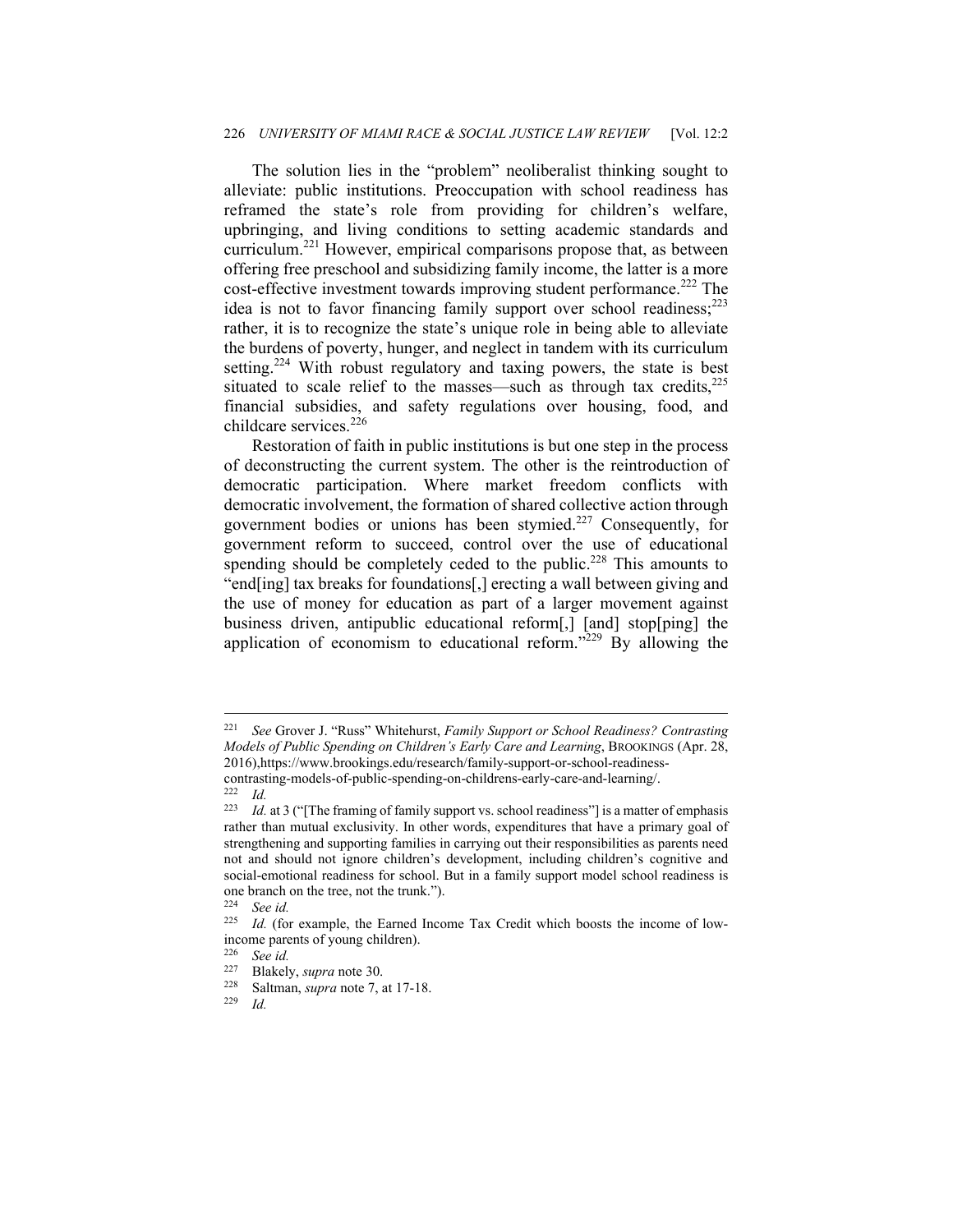public to participate in policymaking and supervise spending,  $230$  the harms of philanthropies' outsized influence can be mitigated.

## VI. CONCLUSION

When asked in an interview about a recent epiphany she has had regarding her privilege, Melinda Gates replied:

> [I]t's not enough to read about it. You have to be in the community with people who don't look like you . . . Every single person who walks through our door should feel comfortable in our house, despite how large it is and that it has nice art. And, believe me, there are people who show up at my front door who are not that comfortable. So sometimes that means sitting down inside the front door with our dog—and I'm in my yoga pants, no makeup on—and petting the dog until they're comfortable being there. And only if we've made them comfortable can we be in real community.<sup>231</sup>

Nothing best exemplifies the logic of venture philanthropy than this quote. Neoliberalist logic asks us to accept the status quo of economic stratification. To ignore the vestiges of segregation and discrimination. To be comfortable with a system of winners and losers. In the education sphere, the privatization and marketization of a public good has served to further entrench racial disparities in the name of choice, competition, and free market optimization. Nevertheless, as Gates-funded projects have proven, choice-based initiatives like charter school programs and normsbased evaluations have preordained certain schools, students, and teachers to fail. In a purportedly "post-racial" society where racial discrimination and its vestiges have been made invisible, failure attributable to systemic racism is internalized and individualized. Consent is forged, and democratic participation meant to support collectivism is stifled.

<sup>&</sup>lt;sup>230</sup> For example, this could include returning to a system of elected school boards in minority and lower socioeconomic status communities, which are much more likely to have mayoral control of schools and appointed school boards. *See* KUMASHIRO, *supra* note 6, at 10.

<sup>231</sup> David Marchese, *Melinda Gates on Tech, Innovation, Global Health and Her Own Privilege*, N.Y. TIMES (Apr. 5, 2019), https://www.nytimes.com/interactive/2019/04/15/magazine/melinda-gates-foundationinterview.html (emphasis added).